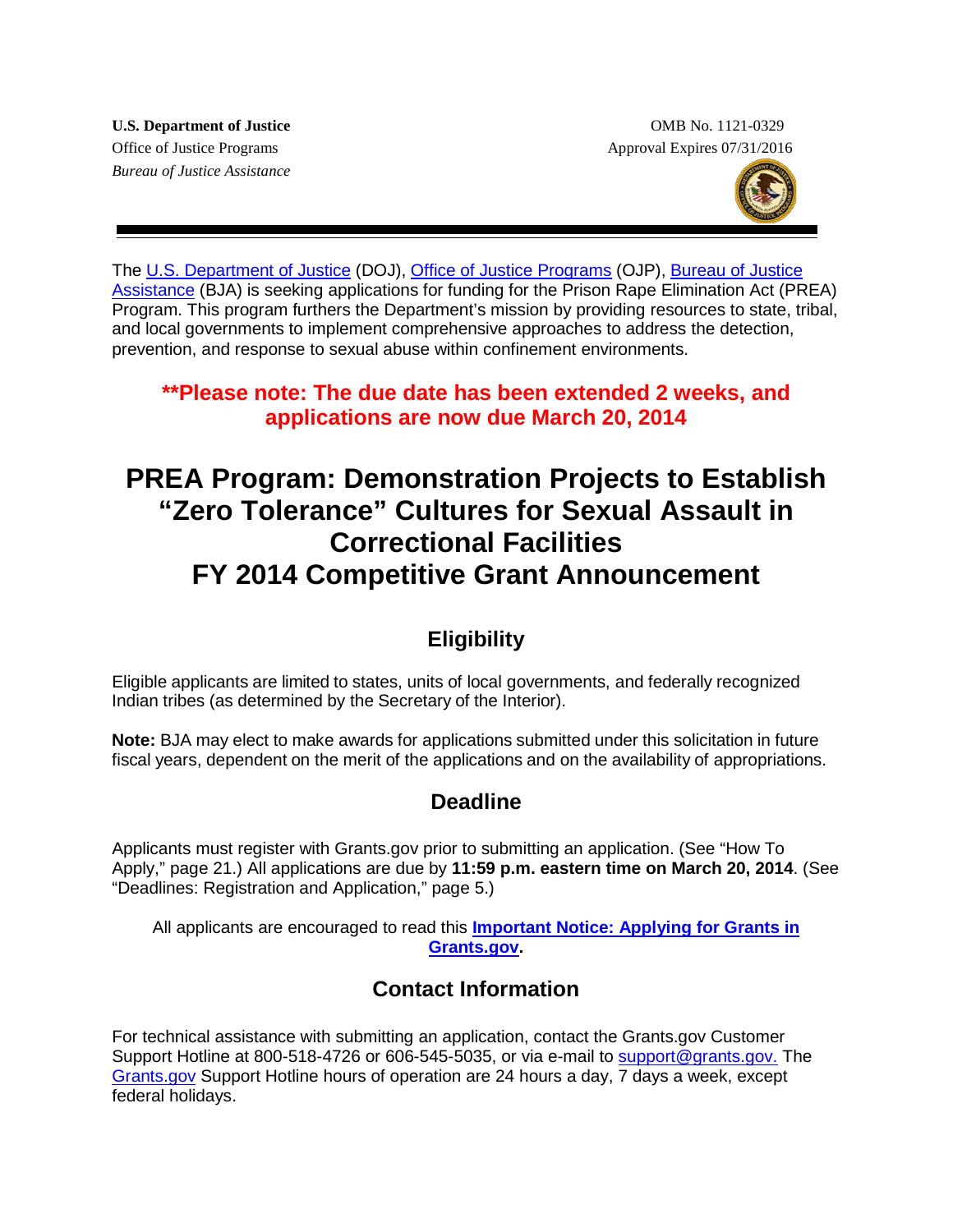Applicants that experience unforeseen Grants.gov technical issues beyond their control that prevent them from submitting their application by the deadline must e-mail the BJA Justice Information Center contact identified below **within 24 hours after the application deadline** and request approval to submit their application.

For assistance with any other requirements of this solicitation, contact the BJA Justice Information Center by telephone at 1-877-927-5657, via e-mail to [JIC@telesishq.com,](mailto:JIC@telesishq.com) or by live web [chat.](http://www.justiceinformationcenter.us/)

**Grants.gov number assigned to announcement: BJA-2014-3719**

**Release Date: January 6, 2014**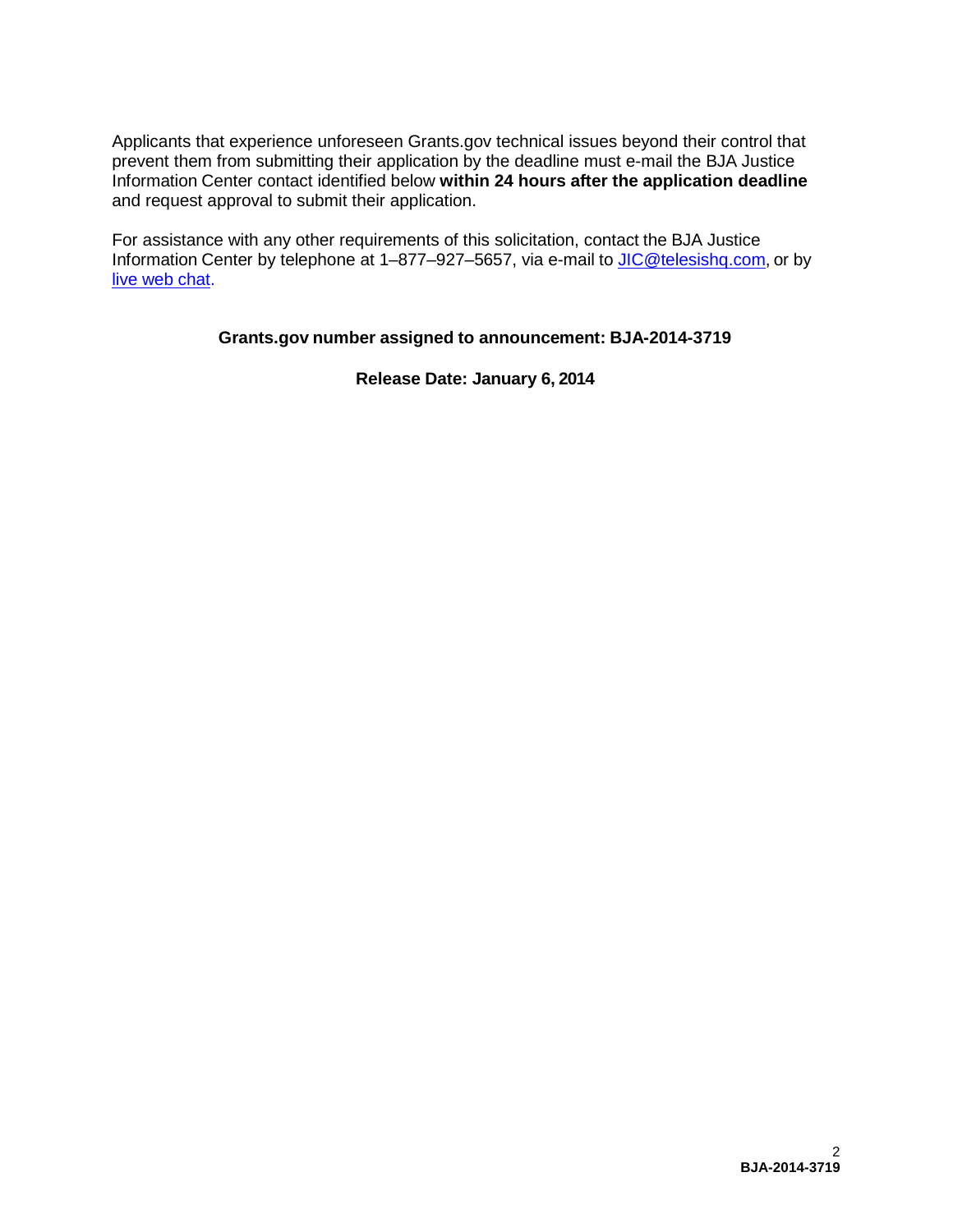# **CONTENTS**

| Overview                                                                                                                                                                                                                                                                                                                                                                                                                  | 4                                                  |  |
|---------------------------------------------------------------------------------------------------------------------------------------------------------------------------------------------------------------------------------------------------------------------------------------------------------------------------------------------------------------------------------------------------------------------------|----------------------------------------------------|--|
| Deadlines: Registration and Application                                                                                                                                                                                                                                                                                                                                                                                   |                                                    |  |
| Eligibility                                                                                                                                                                                                                                                                                                                                                                                                               |                                                    |  |
| PREA Program: Demonstration Projects to Establish "Zero Tolerance" Cultures for Sexual<br>Assault in Correctional Facilities-Specific Information                                                                                                                                                                                                                                                                         | 5                                                  |  |
| <b>Performance Measures</b>                                                                                                                                                                                                                                                                                                                                                                                               | 12                                                 |  |
| What an Application Should Include<br>Information to Complete the Application for Federal Assistance (SF-424)<br><b>Project Abstract</b><br><b>Program Narrative</b><br><b>Budget Detail Worksheet and Budget Narrative</b><br>Indirect Cost Rate Agreement (if applicable)<br>Tribal Authorizing Resolution (if applicable)<br><b>Additional Attachments</b><br>Accounting System and Financial Capability Questionnaire | 12<br>13<br>13<br>14<br>14<br>16<br>16<br>17<br>18 |  |
| <b>Selection Criteria</b>                                                                                                                                                                                                                                                                                                                                                                                                 | 18                                                 |  |
| <b>Review Process</b>                                                                                                                                                                                                                                                                                                                                                                                                     | 19                                                 |  |
| <b>Additional Requirements</b>                                                                                                                                                                                                                                                                                                                                                                                            | 20                                                 |  |
| How To Apply                                                                                                                                                                                                                                                                                                                                                                                                              | 21                                                 |  |
| Provide Feedback to OJP on This Solicitation                                                                                                                                                                                                                                                                                                                                                                              |                                                    |  |
| <b>Application Checklist</b>                                                                                                                                                                                                                                                                                                                                                                                              |                                                    |  |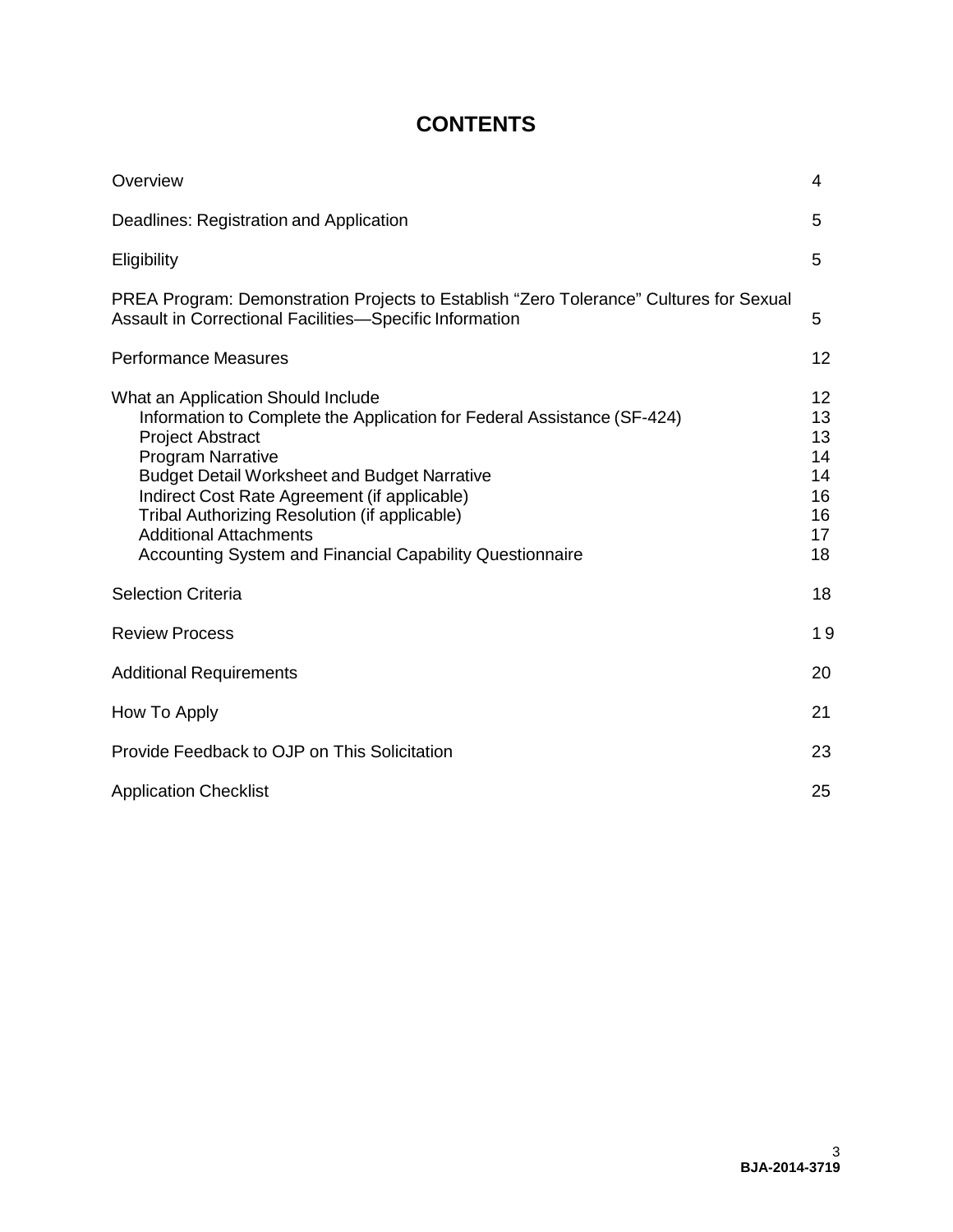# **PREA Program: Demonstration Projects to Establish "Zero Tolerance" Cultures for Sexual Assault in Correctional Facilities CFDA #16.735**

## **Overview**

In FY 2013 the Bureau of Justice Statistics (BJS) released the 2011-2012 findings from the most recent surveys of jail and prison inmates about incidences of sexual victimization.<sup>[1](#page-3-0)</sup> Based on this information, 4.0 percent of state and federal prison inmates, and 3.2 percent of jail inmates within the United States, reported experiencing one or more incidents of sexual victimization by another inmate or facility staff in the past 12 months or since admission to the facility.<sup>[2](#page-3-1)</sup> In juvenile facilities, the numbers were even more troubling. An estimated 9.5 percent of adjudicated youth in state juvenile facilities and state contract facilities (representing 1,720 youth nationwide) reported experiencing one or more incidents of sexual victimization by another youth or staff in the past 12 months or since admission, if less than 12 months.<sup>[3](#page-3-2)</sup>

On June 20, 2012, DOJ published the [Final Rule](http://www.gpo.gov/fdsys/pkg/FR-2012-06-20/pdf/2012-12427.pdf) creating standards as required by the Prison Rape Elimination Act. The standards apply to adult prisons and jails, juvenile correctional facilities, police lockups, and community residential centers. The standards, which took effect on August 20, 2012, seek to prevent sexual abuse and to reduce the harm that it causes. The standards are grouped into 11 categories: prevention planning; responsive planning; training and education; screening for risk of sexual victimization and abusiveness; reporting; official response following an inmate report; investigations; discipline; medical and mental care; data collection and review; and audits.

Compliance with the overall PREA standards also requires compliance with the audit standards (§ 115.93, §115.193, §115.293, §115.393, §115.401-405). Under the audit standards, one-third of each facility type operated by an agency, or by private organization on behalf of the agency, must be audited within each year of a 3-year audit cycle. The first audit cycle began on August 20, 2013.

This program is funded under the Prison Rape Elimination Act, 42 USC 15601, et seq., and the Commerce, Justice, Science, and Related Agencies Appropriations Act, 2013, Division B, Title II, Public Law 113-6, 127 Stat. 198, 255, pursuant to Continuing Appropriations Resolution, 2014, Public Law 113-46. Demonstration projects funded through this solicitation will support comprehensive approaches within state, tribal, and local adult and juvenile correctional facilities, to prevent, detect, and respond to incidences of sexual victimization.

<span id="page-3-2"></span><span id="page-3-1"></span>

<span id="page-3-0"></span><sup>&</sup>lt;sup>1</sup> See BJS, <u>Sexual [Victimization](http://www.bjs.gov/index.cfm?ty=pbdetail&iid=4654) in Prisons and Jails Reported by Inmates, 2011–12</u> (May 2013).<br><sup>2</sup> See id., page 6.<br><sup>3</sup> See BJS, <u>Sexual Victimization in Juvenile Facilities Reported by [Youth, 2008–09](http://www.bjs.gov/index.cfm?ty=pbdetail&iid=2113)</u> (January 2010), includes the cross-sectional number covered in BJS surveys plus the number of estimated victims released in the 12 months prior to the survey. It includes adjudicated/committed youth only. For methodology, see Initial Regulatory Impact Analysis (IRIA), page 9, available at [www.ojp.usdoj.gov/programs/pdfs/prea\\_nprm\\_iria.pdf](http://www.ojp.usdoj.gov/programs/pdfs/prea_nprm_iria.pdf).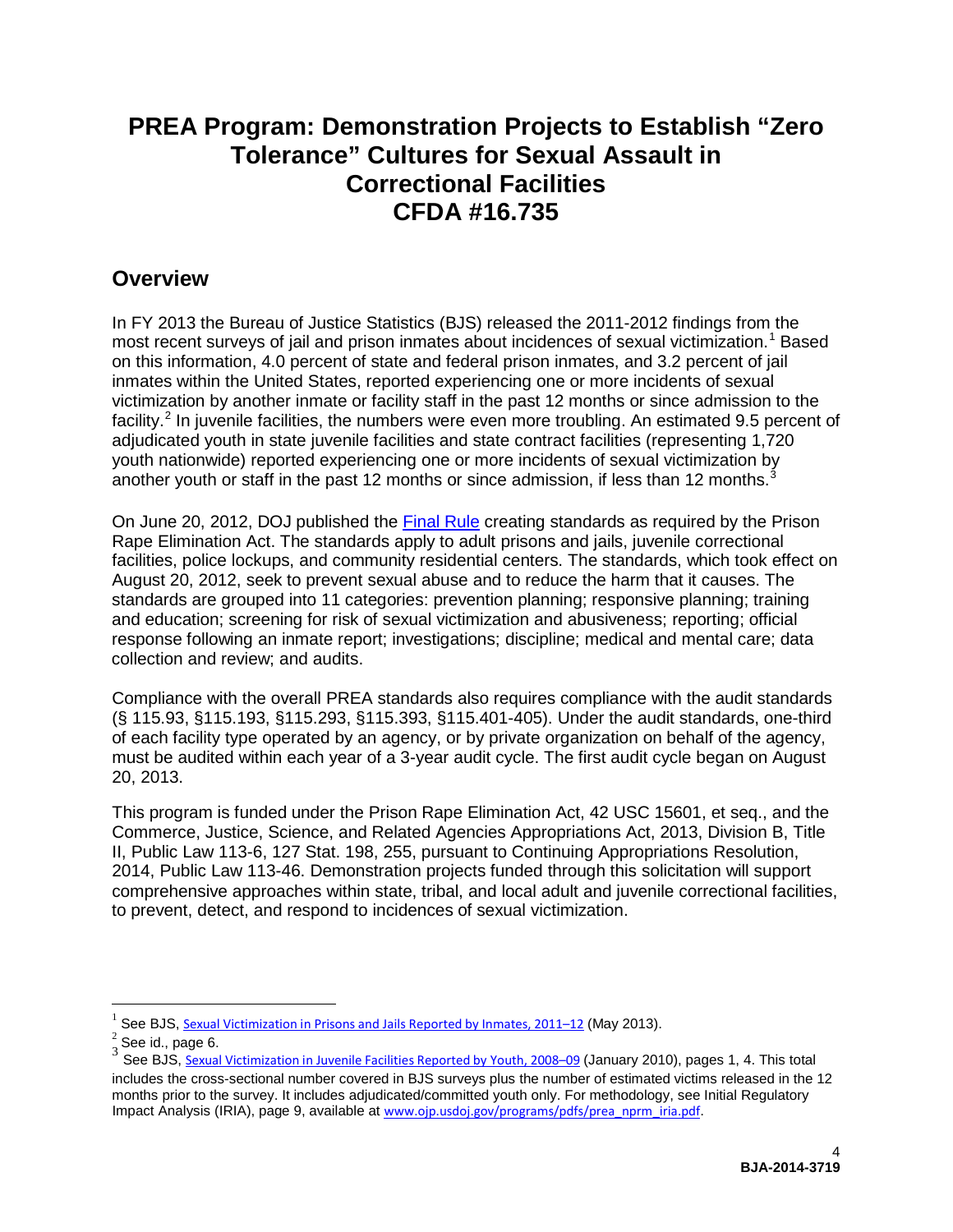# **Deadlines: Registration and Application**

Applicants must register with Grants.gov prior to submitting an application. OJP encourages applicants to **register several weeks before** the application submission deadline. In addition, OJP urges applicants to submit applications 72 hours prior to the application due date. The deadline to apply for funding under this announcement is 11:59 p.m. eastern time on March 20, 2014. See "How To Apply" on page 21 for details.

# **Eligibility**

Refer to the title page for eligibility under this program.

# **PREA Program: Demonstration Projects to Establish "Zero Tolerance" Cultures For Sexual Assault in Correctional Facilities—Specific Information**

The PREA Program provides funding to eligible applicants for demonstration projects within confinement settings, including adult prisons and jails; juvenile facilities; community corrections facilities; law enforcement lockups and other temporary holding facilities; and tribal detention facilities. Applicants must successfully communicate a comprehensive approach to the prevention, detection, and response to the incidence of sexual abuse and clearly prioritize gaps which are as of yet unaddressed, either programmatically or through changes in policy and procedures, as they relate to implementation of the PREA standards.

### **Goals, Objectives, and Deliverables**

The goal of this program is to assist facilities in implementing prevention, identification, and response mechanisms that will reduce the incidence of sexual abuse in confinement facilities. This program will provide federal assistance to implement comprehensive demonstration projects in local adult and juvenile correctional facilities to meet the PREA requirements of the standards.

Objectives under this program include the following:

- Increase awareness of the problem of sexual assault in adult prisons and jails; juvenile facilities; community corrections facilities; law enforcement lockups and other temporary holding facilities; and tribal detention facilities. Use local data to identify causes and contributing factors leading to sexual victimization.
- Track performance indicators to ensure the effective application of policy and implementation of program strategies which achieve compliance with the PREA standards and create a "zero tolerance" within confinement environments.
- Provide resources to develop comprehensive programs, strategies, and policies that will enhance state, local, or tribal government's abilities to achieve compliance with the PREA standards and eliminate sexual abuse.

The deliverables under this program should include comprehensive demonstration projects with program design elements to reduce sexual abuse and reach the goal of a "zero tolerance" environment. Comprehensive demonstration projects, when feasible, should focus on systemic changes as opposed to discrete changes in single facilities or operational practices. Design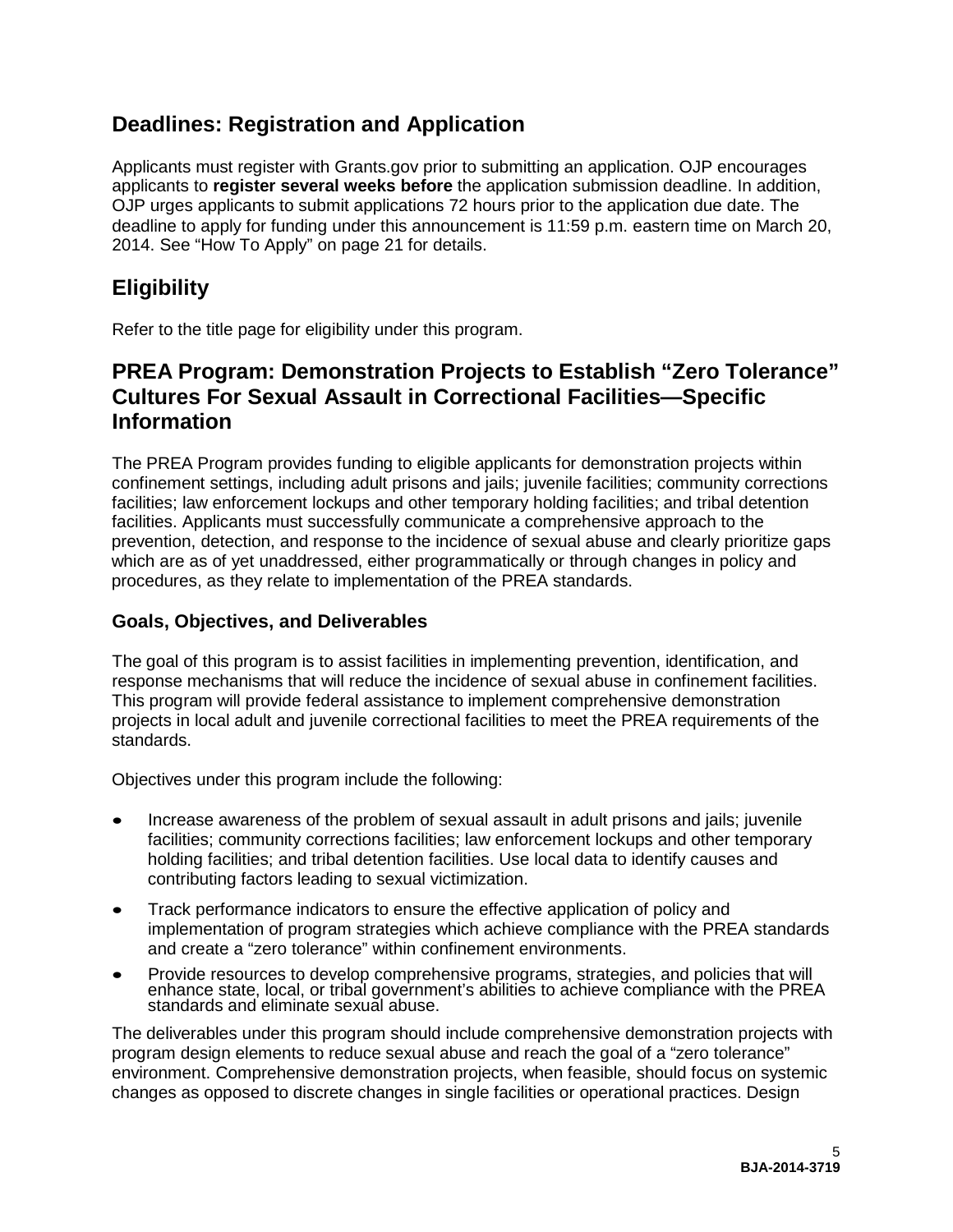elements of a comprehensive response may include the following:

- Policy and practice review and revision
- Preventative infrastructure and technology enhancements
- Offender education
- Victim support services
- Leadership and cultural examination
- Data collection
- Staffing support
- Evaluation

### **Collaboration with Other Federal Agencies**

BJA, BJS, the Office of Juvenile Justice and Delinquency Prevention (OJJDP), the Office for Victims of Crime (OVC), the Office on Violence Against Women (OVW), and the National Institute of Corrections (NIC) will all collaborate to ensure that adult and juvenile PREA efforts are supported and that victim services are incorporated into comprehensive responses.

### **Training and Technical Assistance: The National PREA Resource Center**

Established through a FY 2010 competitively awarded cooperative agreement from BJA, the National PREA Resource Center (PRC) represents a unique collaborative partnership with a wide array of national stakeholder organizations representing the federal, state, local, and tribal corrections field; adult prisons and jails; juvenile detention; community corrections; tribal facilities; lockups; and victim advocacy groups. The PRC will provide training and technical assistance to applicants funded through this solicitation and serve as the national online source for direct support, training, technical assistance, and research to assist adult and juvenile corrections, detention, and law enforcement professionals, as well as victim advocates and other professionals such as community service providers in their ongoing work to eliminate sexual assault in confinement.

Focusing on areas such as prevention strategies, improved reporting and detection, investigation, prosecution, and victim-centered responses, the PRC will identify promising programs and practices that have been implemented around the country and demonstrate models for keeping inmates, detainees, and residents safe from sexual assault. The center also maintains a full resource library including webinars, studies, and articles, and will include a wide range of subject matter experts to respond to the technical assistance and training needs of jurisdictions in complying with the PREA standards. For more information, visit [prearesourcecenter.org/.](http://prearesourcecenter.org/)

### **Evidence-Based Programs or Practices**

OJP strongly emphasizes the use of data and evidence in policy making and program development in criminal justice, juvenile justice, and crime victim services. OJP is committed to:

- Improving the quantity and quality of evidence OJP generates;
- Integrating evidence into program, practice, and policy decisions within OJP and the field; and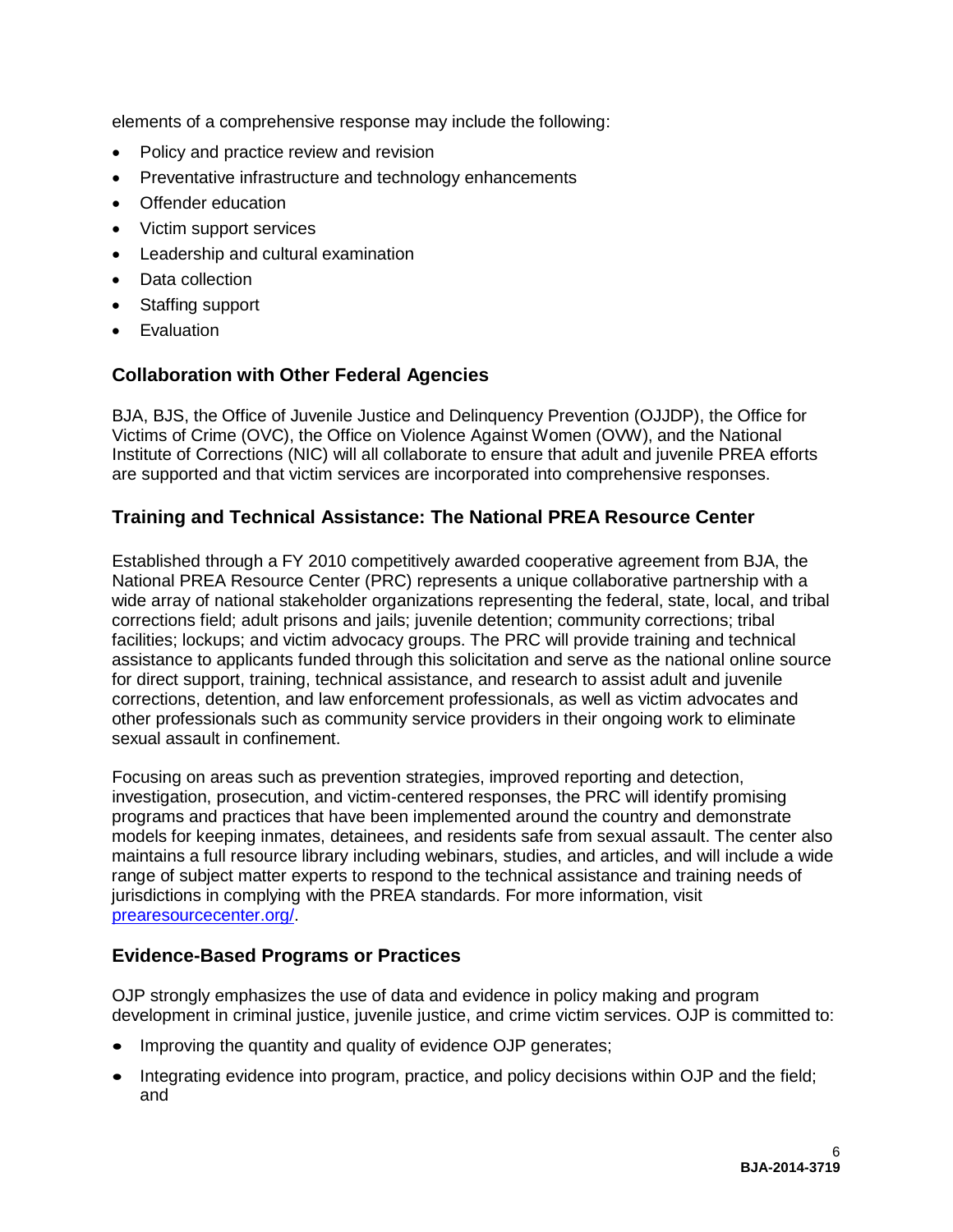• Improving the translation of evidence into practice.

OJP considers programs and practices to be evidence-based when their effectiveness has been demonstrated by causal evidence, generally obtained through one or more outcome evaluations. Causal evidence documents a relationship between an activity or intervention (including technology) and its intended outcome, including measuring the direction and size of a change, and the extent to which a change may be attributed to the activity or intervention. Causal evidence depends on the use of scientific methods to rule out, to the extent possible, alternative explanations for the documented change. The strength of causal evidence, based on the factors described above, will influence the degree to which OJP considers a program or practice to be evidence-based. OJP's [CrimeSolutions.gov](http://www.crimesolutions.gov/) web site is one resource that applicants may use to find information about evidence-based programs in criminal justice, juvenile justice, and crime victim services.

### **Allowable Uses of Funds**

Demonstration projects may include, but are not limited to, the following allowable uses of award funds:

#### Policy and Practice Review, Revision, and Implementation

- Review and revise current policies, procedures, contracts, and written materials that are provided to staff and detainees/inmates to ensure compliance with PREA standards and best practices. Considerations should be made for policies/protocols on cross-gender viewing and searching, hiring, and promotion decisions; accommodations for inmates with special needs; contents of contracts with private entities; evidence and forensic medical examination protocols; investigation policies, protocols and assurances; employee/volunteer/ contractor training; inmate education; and reporting protocols; protective custody protocols; staff and inmate disciplinary sanctions; medical and mental health screenings and treatment availability; and data collection and auditing protocols.
- Review current staffing levels and patterns with regard to the make-up of the inmate/detainee population and the physical layout of the facility, and revision of staffing plans.
- Conduct sexual abuse vulnerability assessments to identify and isolate circumstances and physical plant artifacts that can contribute to increased incidences of sexual assault.

#### Preventative Infrastructure and Technology Enhancements

- Utilize technology resources to improve prevention and security. For example, using incident mapping technologies that may help identify places where inmates and staff are vulnerable with the perspective that physical modifications backed up with electronic monitoring will help mitigate risks.
- Develop or modify management systems or other databases that will track aggressors and victims.
- Integrate different data systems used by internal departments. For example, combining security information around sexual abuse with medical and mental health information.
- Purchase "limited" equipment and supplies (rape kits, etc.). "Limited" is defined as less than 10 percent of the total federal award amount.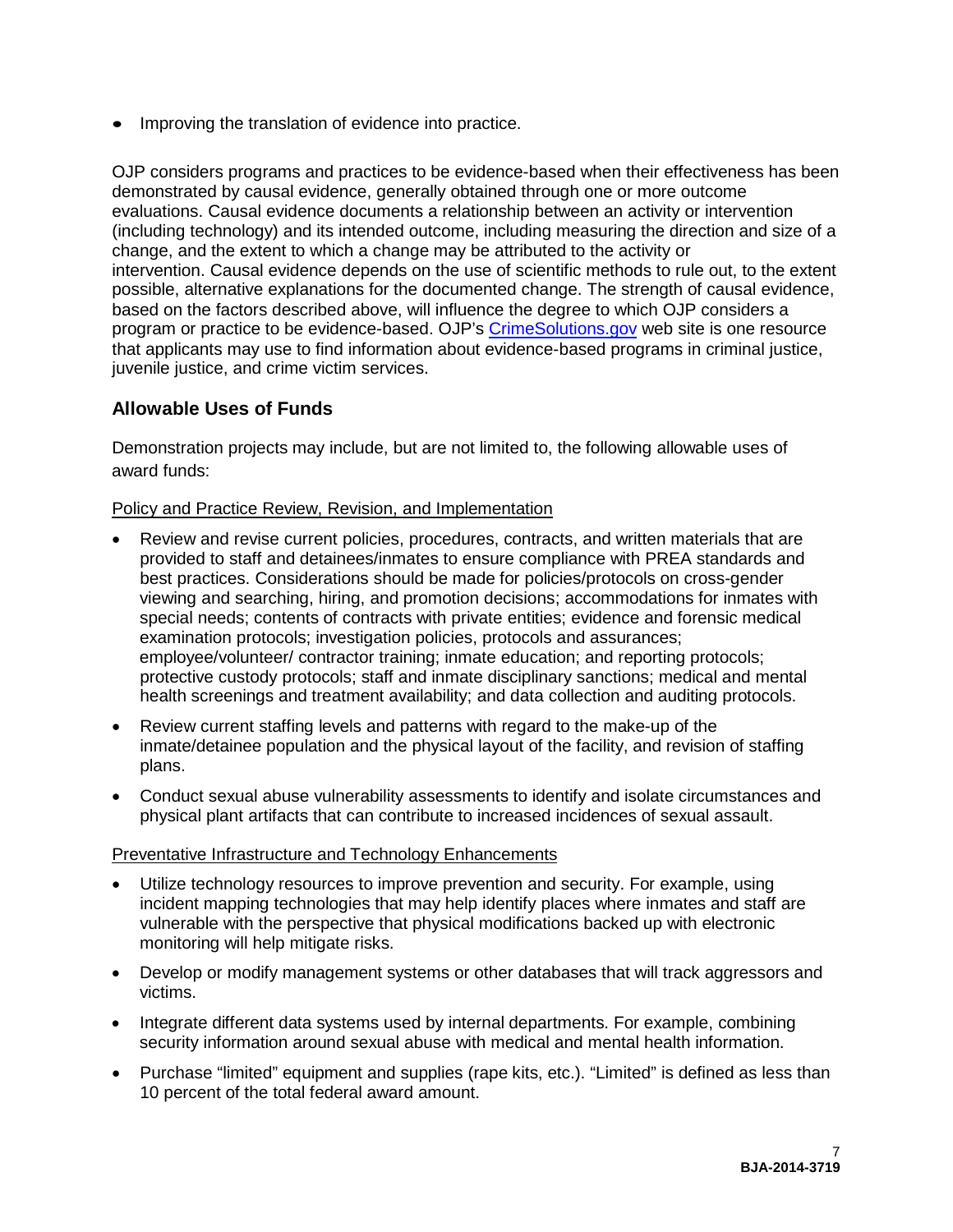#### Offender Education

• Develop and institute offender education programming to promote sexual abuse awareness, sexual abuse reporting mechanisms, victim services, and relevant facility policies and procedures (offender education programming should be responsive to gender/sexual orientation differences).

#### Victim Support Services

- Develop first response strategy protocols that detail how to work with victims to address their needs while at the same time managing the investigation.
- Leverage community-based resources and develop relationships with Rape Crisis Centers and the creation of Sexual Assault Response Teams (SART).
- Contract with outside community-based organizations or services providers for counseling activities and assistance to facilities with addressing sexual victimization issues.
- Provide support services to protect vulnerable populations and victims. Currently, most vulnerable populations, including many victims, are kept in long-term segregation. Some systems may have alternatives that could be replicated, or funding could be used to test policies/programs that aim to protect this population without relying on long-term segregation.
- Provide support to victim advocates who are either specially trained staff or are from community-based sexual assault service providers.
- Initiate partnerships that can make the work of all involved agencies more effective in bringing cases forward for successful prosecution of abusers.
- Provide reimbursement of treatment and medical expenses (to allow for elimination of inmate co-pays/fees).
- Establish facility hotlines to report sexual victimization incidents.

#### Leadership, Organizational Culture, and Performance

- Examine extent that the organizational culture, including leadership and staff/inmate communications are responsible for high incidence of sexual abuse.
- Plan and implement strategies to improve leadership, organizational culture, and performance through policy development, accreditation enhancement activities, training, and other strategies (applicants are strongly encouraged to examine the extensive and cutting edge resources of NIC in this area).

#### Data Collection and Performance Measurement

PREA activities and the standards implementation will require the continued accumulation and reporting of data reflecting levels of sexual assault in various settings. As a result, funds can be used for the following data collection activities:

- Develop and utilize more effective and efficient strategies and efforts to improve the capacity to collect, analyze, and report data information.
- Build or enhance data systems, data collection, storage, and publication of data results to further promote best practices.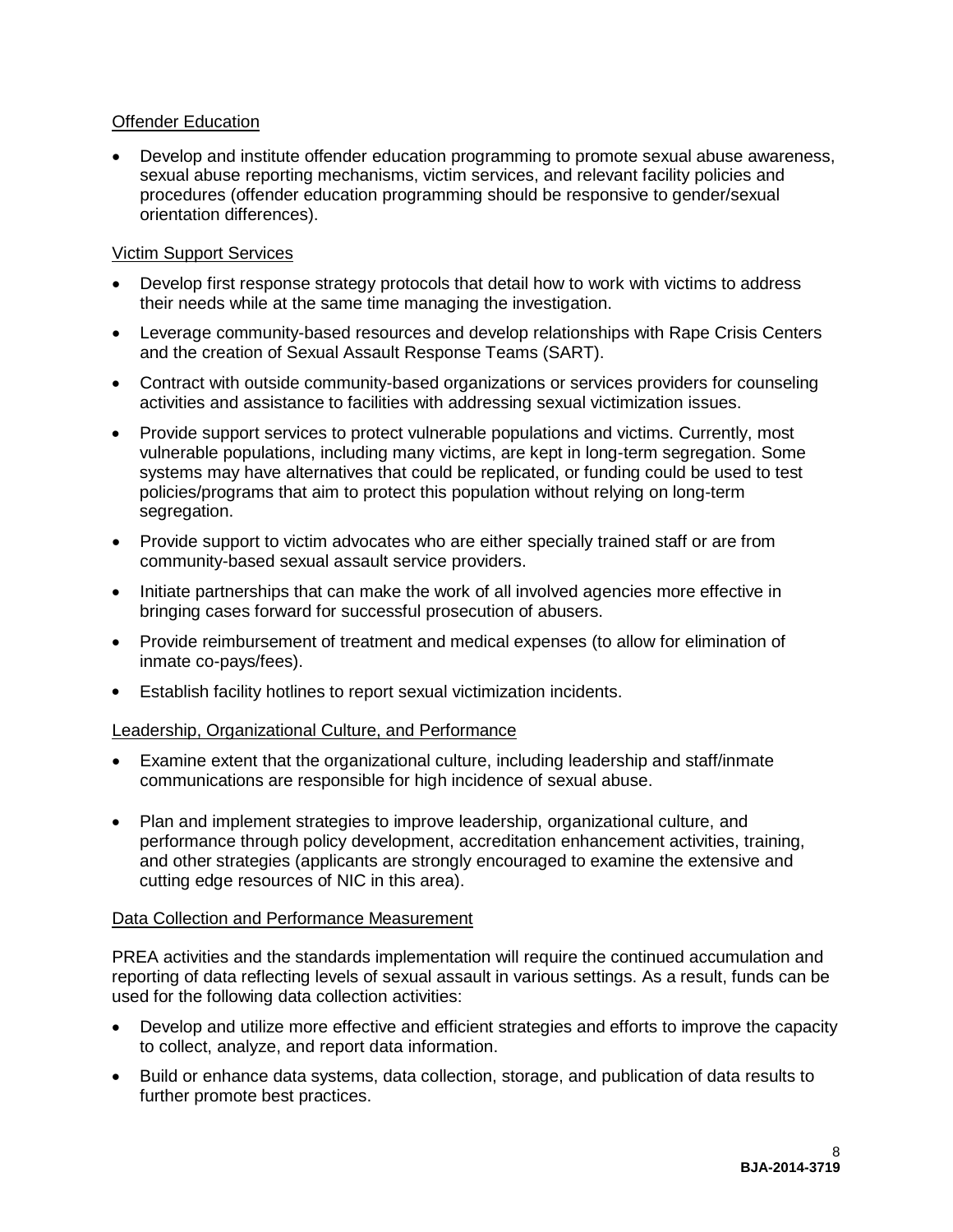#### Planning, Analysis, Training, and Staffing Support

- Develop sustainability protocols to maintain staff after federal funding may no longer be available. Staffing support examples could include hiring the following types of individuals: PREA Coordination Officer; additional officers (supervision staff); investigators; medical and mental health practitioners; and other support staff.
- Train investigators conducting administrative or criminal investigations of sexual abuse or sexual harassment in confinement facilities. Staff or hire individuals to conduct statistical analysis of alleged sexual assaults, monitor each reported incident to guarantee staff compliance with policies, facilitate staff training and awareness programs for offenders, and identify issues for further policy development.

#### **Evaluation**

• Conduct an independent evaluation of the effectiveness of the policies, programs, and strategies proposed within the funded project related to reducing sexual abuse in confinement environments.

#### Support PREA Audit Activities

• Eligible applicants that propose to use funds to accomplish one or more of the above activities to demonstrate a culture of zero tolerance for prison rape and sexual assault may use a portion of the funding to support PREA audit activities, including: audit preparation; mock audits; selecting and entering into agreements with auditors; and covering the costs associated with audits, including, if necessary, activities associated with a corrective action plan.

### **Priority Considerations**

Priority consideration will be given to applications that:

- Propose to address facilities which demonstrate high (above the national average) incidence of sexual abuse based on data reported annually to BJS, or other available data that suggest past problems with sexual abuse within the facility. According to 2011-2012 data, BJS suggests 4.0 percent of the prison population and 3.2 percent of the jail population within the United States suffered sexual abuse during that year.
- Target specific standards with complex implementation requirements such as the standard which requires the separation of all youth under the age of 18 from any adults.
- Propose to address specific confinement facilities that demonstrate significant progress in PREA-related policy and protocol review and which propose to use project funds to implement clearly prioritized and demonstrated need(s) and agree to provide a report on the improvement efforts so that others may learn from the experience.
- Propose to address specific findings of the BJS reports *[Sexual Victimization](http://www.bjs.gov/index.cfm?ty=pbdetail&iid=4654) in Prisons and Jails [Reported](http://www.bjs.gov/index.cfm?ty=pbdetail&iid=4654) by Inmates, 2011–12* and *Sexual [Victimization](http://www.bjs.gov/index.cfm?ty=pbdetail&iid=2113) in Juvenile Facilities Reported by Youth, [2008–09,](http://www.bjs.gov/content/pub/pdf/svjfry09.pdf)* including specific variations in victimization rates and the circumstances of victimization, or other available data that suggest past problems with sexual abuse within the facility.
- Propose to rigorously evaluate their efforts toward the elimination of sexual abuse in confinement environments, share results with the field through BJA and the PRC, and have identified a research partner.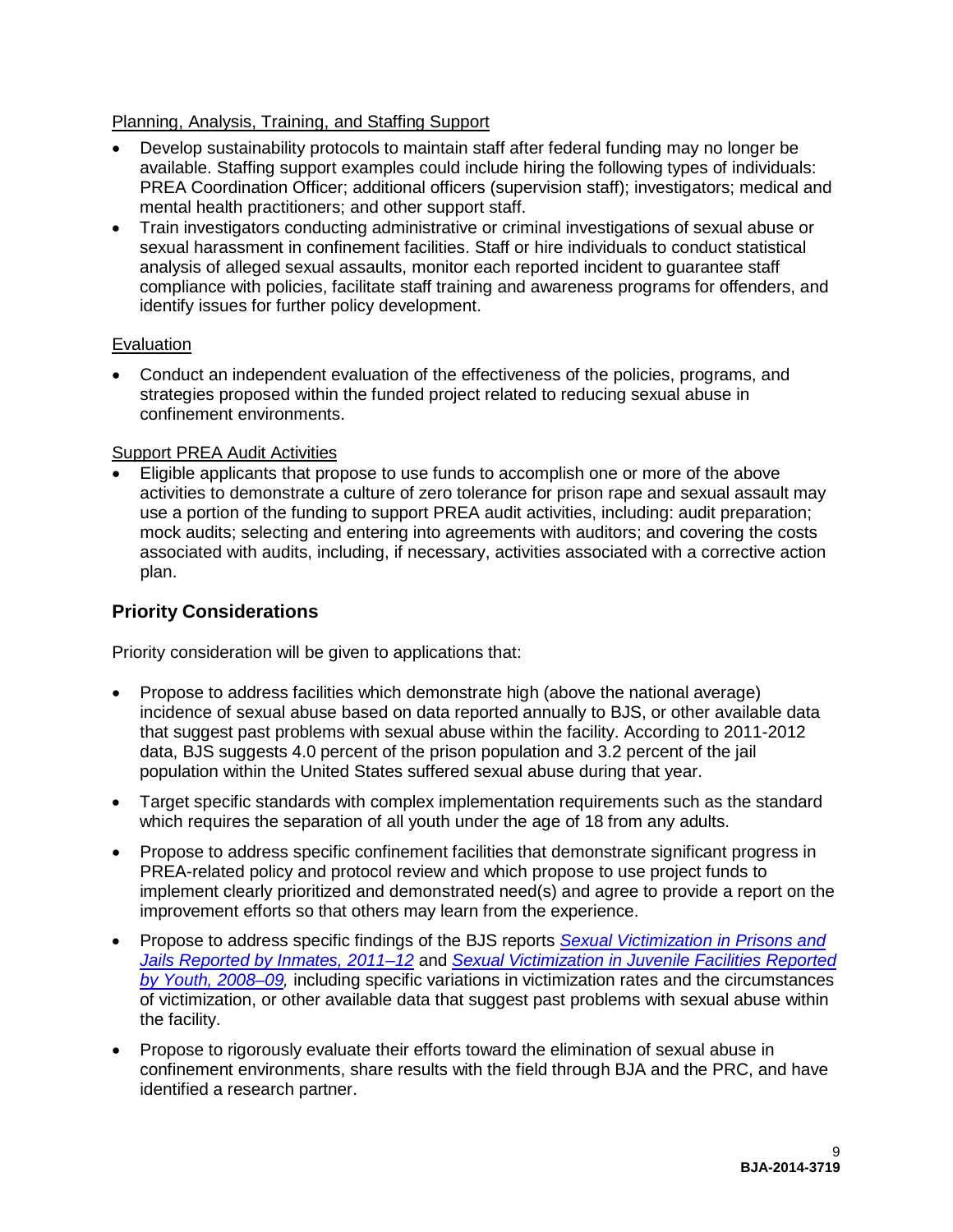### **Amount and Length of Awards**

Awards under this program will be made for up to for a 2-year project period. Awards to fund projects at individual facilities will be capped at \$250,000, and awards to fund projects at, or to benefit, multiple facilities will be capped at \$500,000

Applicants must apply in one of three categories, depending upon their jurisdictional status:

- **Category 1, Competition ID BJA-2014-3720**: Units of state government agencies.
- **Category 2, Competition ID BJA-2014-3721**: Units of county or city local government agencies.
- **Category 3, Competition ID BJA-2014-3722**: Federally recognized Indian tribes and Alaska Native tribes and/or tribal organizations.

All awards are subject to the availability of appropriated funds and to any modifications or additional requirements that may be imposed by law.

#### **Budget Information**

#### **Limitation on Use of Award Funds for Employee Compensation; Waiver**

With respect to any award of more than \$250,000 made under this solicitation, recipients may not use federal funds to pay total cash compensation (salary plus cash bonuses) to any employee of the award recipient at a rate that exceeds 110 percent of the maximum annual salary payable to a member of the Federal Government's Senior Executive Service (SES) at an agency with a Certified SES Performance Appraisal System for that year. The 2013 salary table for SES employees is available at [www.opm.gov/pay-leave.](http://www.opm.gov/policy-data-oversight/pay-leave/salaries-wages/2014/executive-senior-level) Note: A recipient may compensate an employee at a greater rate, provided the amount in excess of this compensation limitation is paid with non-federal funds. (Any such additional compensation will not be considered matching funds where match requirements apply.)

The Assistant Attorney General for OJP may exercise discretion to waive, on an individual basis, the limitation on compensation rates allowable under an award. An applicant requesting a waiver should include a detailed justification in the budget narrative of the application. Unless the applicant submits a waiver request and justification with the application, the applicant should anticipate that OJP will request the applicant to adjust and resubmit the budget.

The justification should include the particular qualifications and expertise of the individual, the uniqueness of the service the individual will provide, the individual's specific knowledge of the program or project being undertaken with award funds, and a statement explaining that the individual's salary is commensurate with the regular and customary rate for an individual with his/her qualifications and expertise, and for the work to be done.

The waiver request must be submitted as a separate attachment and titled as the "Waiver: Employee Compensation."

#### **Prior Approval, Planning, and Reporting of Conference/Meeting/Training Costs**

OJP strongly encourages applicants that propose to use award funds for any conference-, meeting-, or training-related activity to review carefully – before submitting an application – the OJP policy and guidance on "conference" approval, planning, and reporting available at [www.ojp.gov/funding/confcost.htm.](http://www.ojp.gov/funding/confcost.htm) OJP policy and guidance (1) encourage minimization of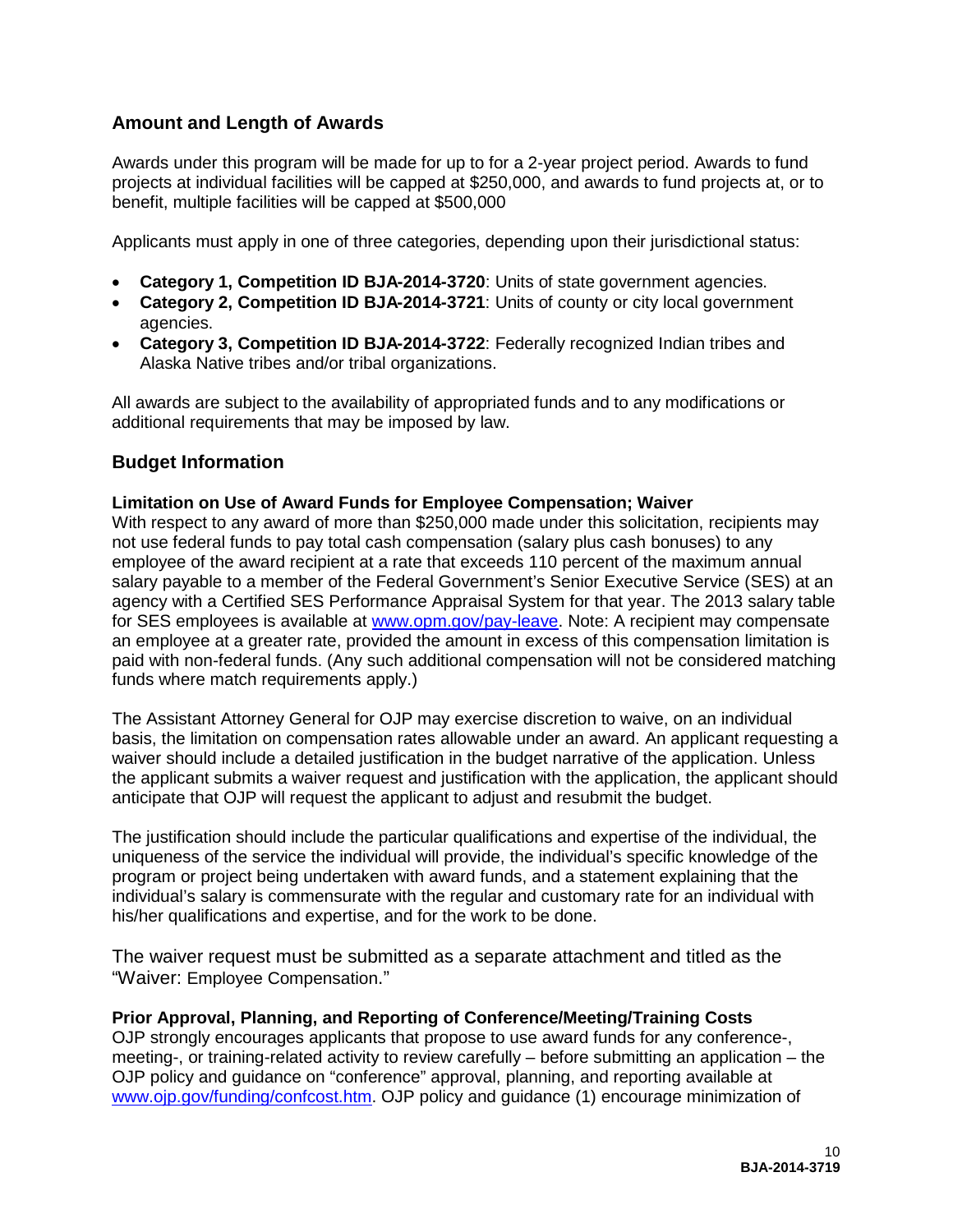conference, meeting, and training costs; (2) require prior written approval (which may affect project timelines) of most such costs for cooperative agreement recipients and of some such costs for grant recipients; and (3) set cost limits, including a general prohibition of all food and beverage costs.

#### **Costs Associated with Language Assistance (if applicable)**

If an applicant proposes a program or activity that would deliver services or benefits to individuals, the costs of taking reasonable steps to provide meaningful access to those services or benefits for individuals with limited English proficiency may be allowable. Reasonable steps to provide meaningful access to services or benefits may include interpretation or translation services where appropriate.

For additional information, see the "Civil Rights Compliance" section of the OJP "Other Requirements for OJP Applications" at [www.ojp.usdoj.gov/funding/other\\_requirements.htm.](http://www.ojp.usdoj.gov/funding/other_requirements.htm)

#### **Match Requirement (50 percent in-kind)**

Federal funds awarded under this program may not cover more than 50 percent of the total costs of the project. Applicants must identify the source of the 50 percent non-federal portion of the total project costs and how they will use match funds. If a successful applicant's proposed match exceeds the required match amount, and OJP approves the budget, the total match amount incorporated into the approved budget becomes mandatory and subject to audit. (Match is restricted to the same uses of funds as allowed for the federal funds.) Applicants may satisfy this match requirement with in-kind services.

**Match Waiver:** The Attorney General may waive the match requirement upon a determination of fiscal hardship. To be considered for a waiver of match, a letter of request signed by the Authorized Representative must be submitted with the application defining the fiscal hardship. Fiscal hardship may be defined in terms related to reductions in overall correctional budgets, furloughing or reductions in force of correctional staff or other similar documented actions which have resulted in severe budget reductions. A match waiver request must be submitted as a separate attachment to the application and titled as the "Match Waiver."

**Note:** Applicants wishing to exceed the 50 percent match amount should reflect the amount above 50 percent in the program narrative section only; otherwise, any additional match listed in the budget will be required and be subject to audit.

The budget detail should distinguish cash from in-kind matched funds, using an asterisk to show what percentage of the budget is cash.

The formula for calculating the match is:

Federal Award Amount = Adjusted (Total) Project Costs Federal Share Percentage

Required Recipient's Share Percentage x Adjusted Project Cost = Required Match

**Example:** 50 percent match requirement: for a federal award amount of \$500,000, match would be calculated as follows:

 $$500,000 = $1,000,000$  50% x \$1,000,000 = \$500,000 match 50%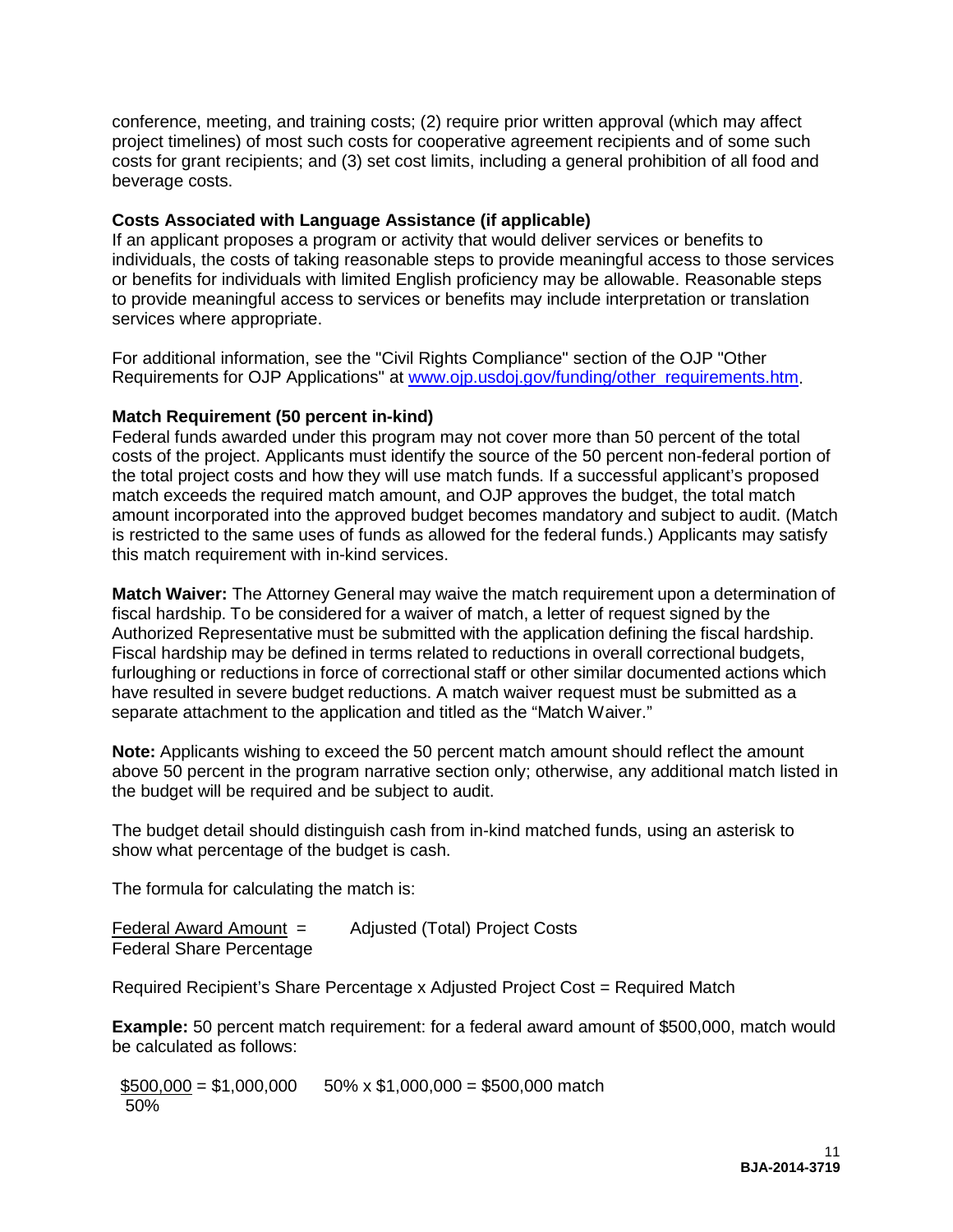## **Performance Measures**

To assist the Department with fulfilling its responsibilities under the Government Performance and Results Act of 1993 (GPRA), Public Law 103-62, and the GPRA Modernization Act of 2010, Public Law 111–352, applicants that receive funding under this solicitation must regularly provide data to measure the results of their work done under this solicitation. Post award, recipients will be required to submit quarterly performance metrics through BJA's online Performance Measurement Tool (PMT). Applicants should examine the complete list of PREA performance measures at: [www.bjaperformancetools.org/help/PREAMeasuresFINAL.pdf.](https://www.bjaperformancetools.org/help/PREAMeasuresFINAL.pdf)

OJP does not require applicants to submit performance measure data with their applications. Instead, applicants should discuss in their application their proposed methods for collecting data for performance measures. Refer to the section "What an Application Should Include" on page 12 for additional information.

#### **Note on Project Evaluations**

Applicants that propose to use funds awarded through this solicitation to conduct project evaluations should be aware that certain project evaluations (such as systematic investigations designed to develop or contribute to generalizable knowledge) may constitute "research" for purposes of applicable DOJ human subjects protection regulations. However, project evaluations that are intended only to generate internal improvements to a program or service, or are conducted only to meet OJP's performance measure data reporting requirements likely do not constitute "research." Applicants should provide sufficient information for OJP to determine whether the particular project they propose would either intentionally or unintentionally collect and/or use information in such a way that it meets the DOJ regulatory definition of research.

Research, for the purposes of human subjects protections for OJP-funded programs, is defined as, "a systematic investigation, including research development, testing, and evaluation, designed to develop or contribute to generalizable knowledge" 28 C.F.R. § 46.102(d). For additional information on determining whether a proposed activity would constitute research, see the decision tree to assist applicants on the "Research and the Protection of Human Subjects" section of the OJP "Other Requirements for OJP Applications" web page [\(www.ojp.usdoj.gov/funding/other\\_requirements.htm\)](http://www.ojp.usdoj.gov/funding/other_requirements.htm). Applicants whose proposals may involve a research or statistical component also should review the "Confidentiality" section on that web page.

# **What an Application Should Include**

Applicants should anticipate that if they fail to submit an application that contains all of the specified elements, it may negatively affect the review of their application; and, should a decision be made to make an award, it may result in the inclusion of special conditions that preclude the recipient from accessing or using award funds pending satisfaction of the conditions.

Moreover, applicants should anticipate that applications that are determined to be nonresponsive to the scope of the solicitation, or that do not include the application elements that BJA has designated to be critical, will neither proceed to peer review nor receive further consideration. Under this solicitation, BJA has designated the following application elements as critical: Project Abstract; Program Narrative; and Budget Detail Worksheet and Budget Narrative. Applicants may combine the Budget Narrative and the Budget Detail Worksheet in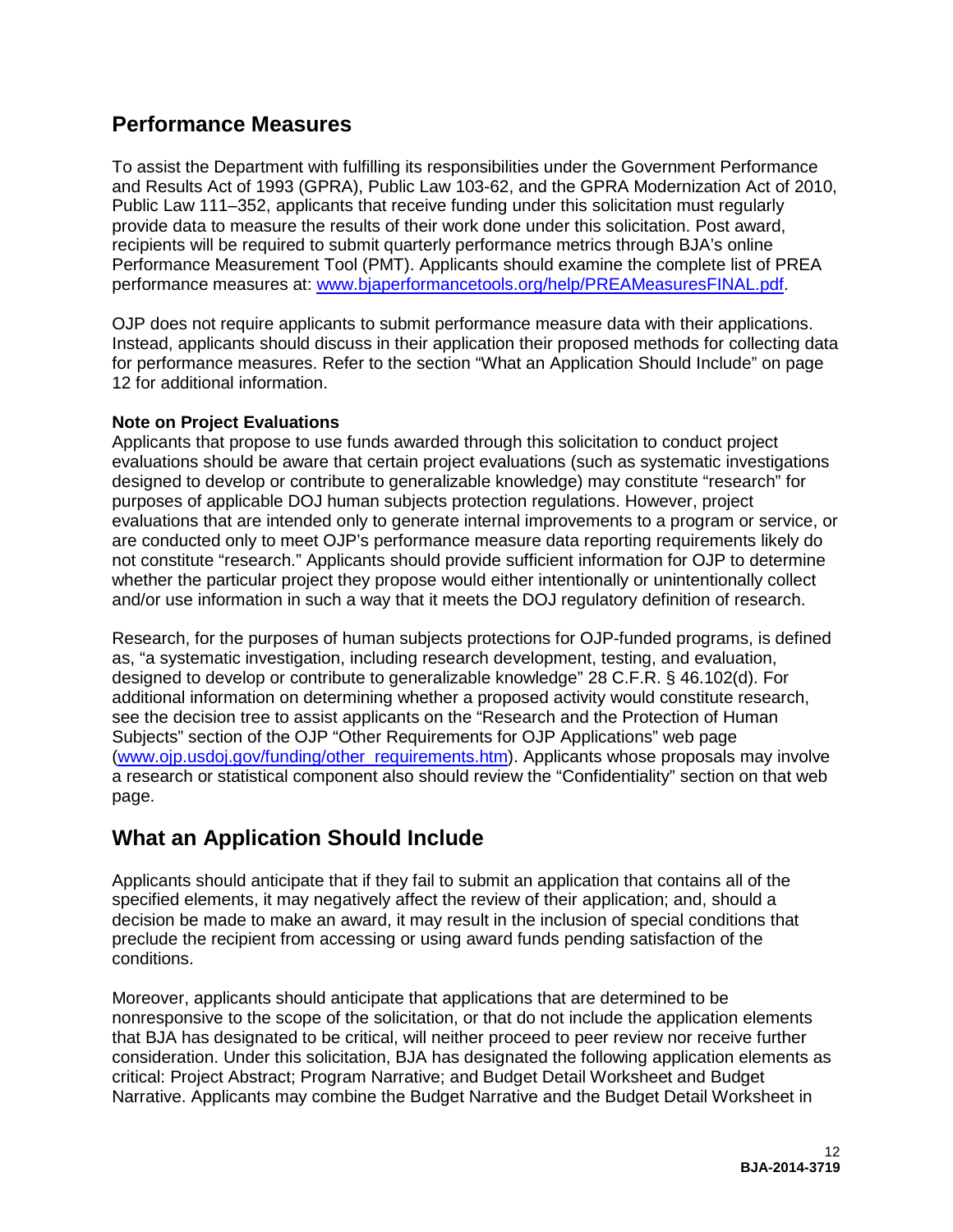one document. However, if an applicant submits only one budget document, it must contain **both** narrative and detail information.

OJP strongly recommends that applicants use appropriately descriptive file names (e.g*.*, "Program Narrative," "Budget Detail Worksheet and Budget Narrative," "Timelines," "Memoranda of Understanding," "Resumes") for all attachments. Also, OJP recommends that applicants include resumes in a single file.

#### **1. Information to Complete the Application for Federal Assistance (SF-424)**

The SF-424 is a required standard form used as a cover sheet for submission of preapplications, applications, and related information. Grants.gov and OJP's Grants Management System (GMS) take information from the applicant's profile to populate the fields on this form. The SF-424 should include the requested funding for the entire project period.

- Applicants should ensure that all information is correct, check spelling, and pay careful attention to the legal name, award amount, address, and the points of contact.
- Applicants should select the appropriate Point of Contact (POC) and the Authorized Representative (Note: These two contacts should not be the same individual).
	- o The Authorized Representative must have the authority to enter the state, county, municipality, or other eligible unit of local government into a legal contract with the federal government. This person is typically a county commissioner, mayor, city manager, or other similarly designated official
	- $\circ$  The POC will serve as the primary point of contact and will be responsible for grant management duties such as a submission of reports. Please make sure that the name, contact information, title, and solicitation is correct.

#### **2. Project Abstract**

The abstract should provide an overall summary of the project and include the project's purpose, goals, and deliverables. The abstract may be single- or double-spaced, but must use a standard 12-point font (Times New Roman is preferred) with no less than 1-inch margins and **must not** exceed 2 pages. OJP strongly recommends that the abstract be in a Word document format and that "Project Abstract" be part of its file name. The program abstract should:

- Identify the facility(ies) in which the demonstration project would be targeted that includes the specific name of the facility, as well as whether the facility is for adults or juveniles.
- Specifically, provide information on the facility's(ies') rate of sexual abuse and compare this rate to the national average.
- Describe clearly how the applicant addresses any Priority Considerations (see page 9).
- Describe clearly the data available on the incidence and nature of sexual abuse within the facility(ies) for which funding is being requested.
- Describe clearly the extent that the applicant has already completed a comprehensive review of the facility's(ies') policies and protocols as they relate to PREA.
- Provide a brief description of the proposed activities to be conducted with grant funds.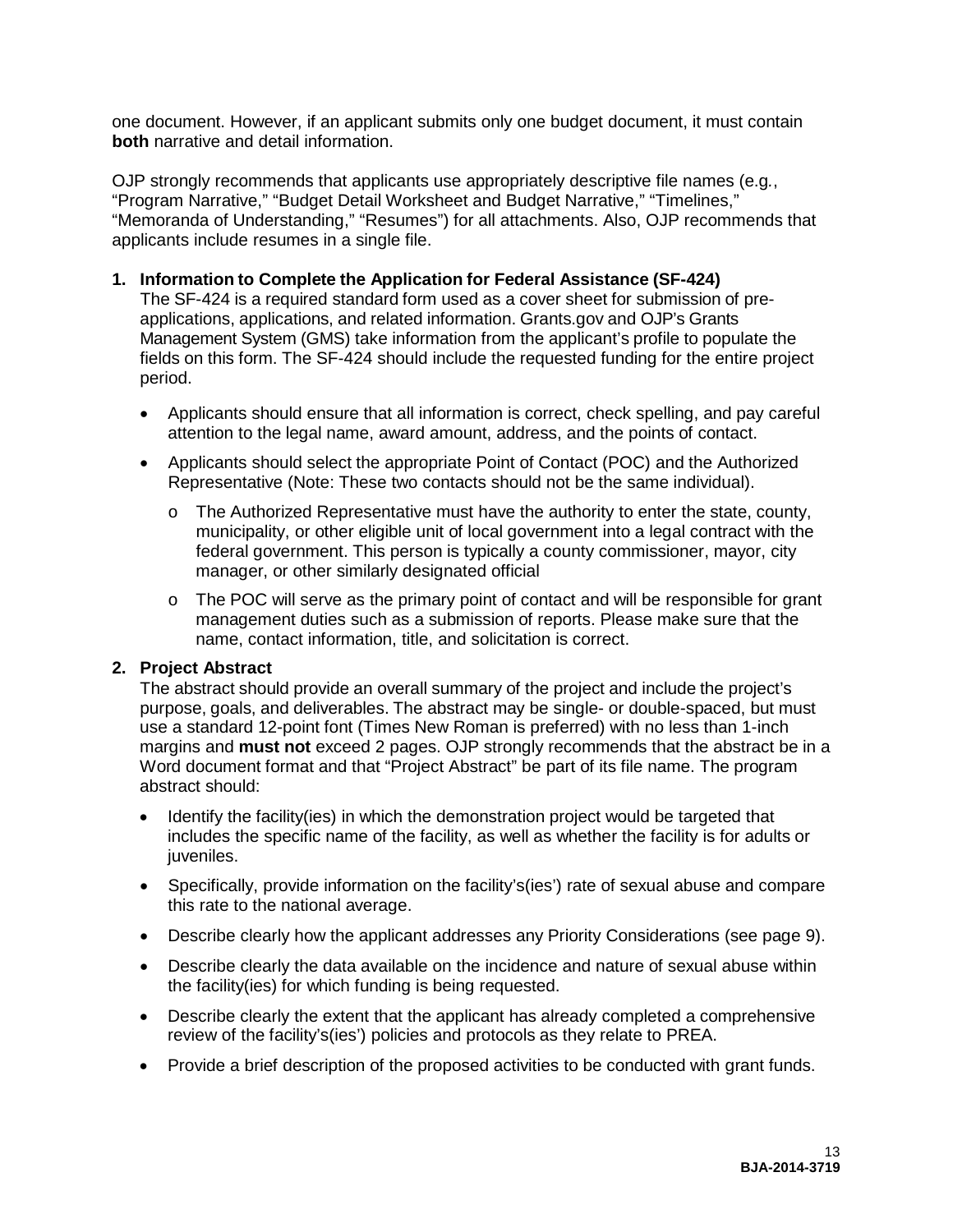As a separate attachment, the project abstract will **not** count against the page limit for the program narrative.

**Permission to Share Project Abstract with the Public:** It is unlikely that BJA will be able to fund all promising applications submitted under this solicitation, but it may have the opportunity to share information with the public regarding promising but unfunded applications, for example, through a listing on a web page available to the public. The intent of this public posting would be to allow other possible funders to become aware of such proposals.

In the project abstract template, applicants are asked to indicate whether they give OJP permission to share their project abstract (including contact information) with the public. Granting (or failing to grant) this permission will not affect OJP's funding decisions, and, if the application is not funded, granting permission will not guarantee that abstract information will be shared, nor will it guarantee funding from any other source.

Note: OJP may choose not to list a project that otherwise would have been included in a listing of promising but unfunded applications, should the abstract fail to meet the format and content requirements noted above and outlined in the project abstract template.

#### **3. Program Narrative**

The program narrative must respond to the solicitation and the Selection Criteria (1-4) in the order given. The program narrative must be double-spaced, using a standard 12-point font (Times New Roman is preferred) with no less than 1-inch margins, and must not exceed 15 pages. Number pages "1 of 15," "2 of 15," etc.

If the program narrative fails to comply with these length-related restrictions, BJA may consider such noncompliance in peer review and in final award decisions.

The following sections should be included as part of the program narrative.

- a. Statement of the Problem
- b. Program Design and Implementation
- c. Capabilities and Competencies
- d. Plan for Collecting the Data Required for this Solicitation's Performance Measures BJA does not require applicants to submit performance measures data with their application. Performance measures are included as an alert that BJA will require successful applicants to submit specific data to BJA as part of their reporting requirements. For the application, applicants should indicate an understanding of these requirements and discuss how they will gather the required data, should they receive funding.

Further information is available under the Selection Criteria section (see page 18).

#### **4. Budget Detail Worksheet and Budget Narrative**

#### **a. Budget Detail Worksheet**

A sample Budget Detail Worksheet can be found at [www.ojp.gov/funding/forms/budget\\_detail.pdf. A](http://www.ojp.gov/funding/forms/budget_detail.pdf)pplicants that submit their budget in a different format should include the budget categories listed in the sample budget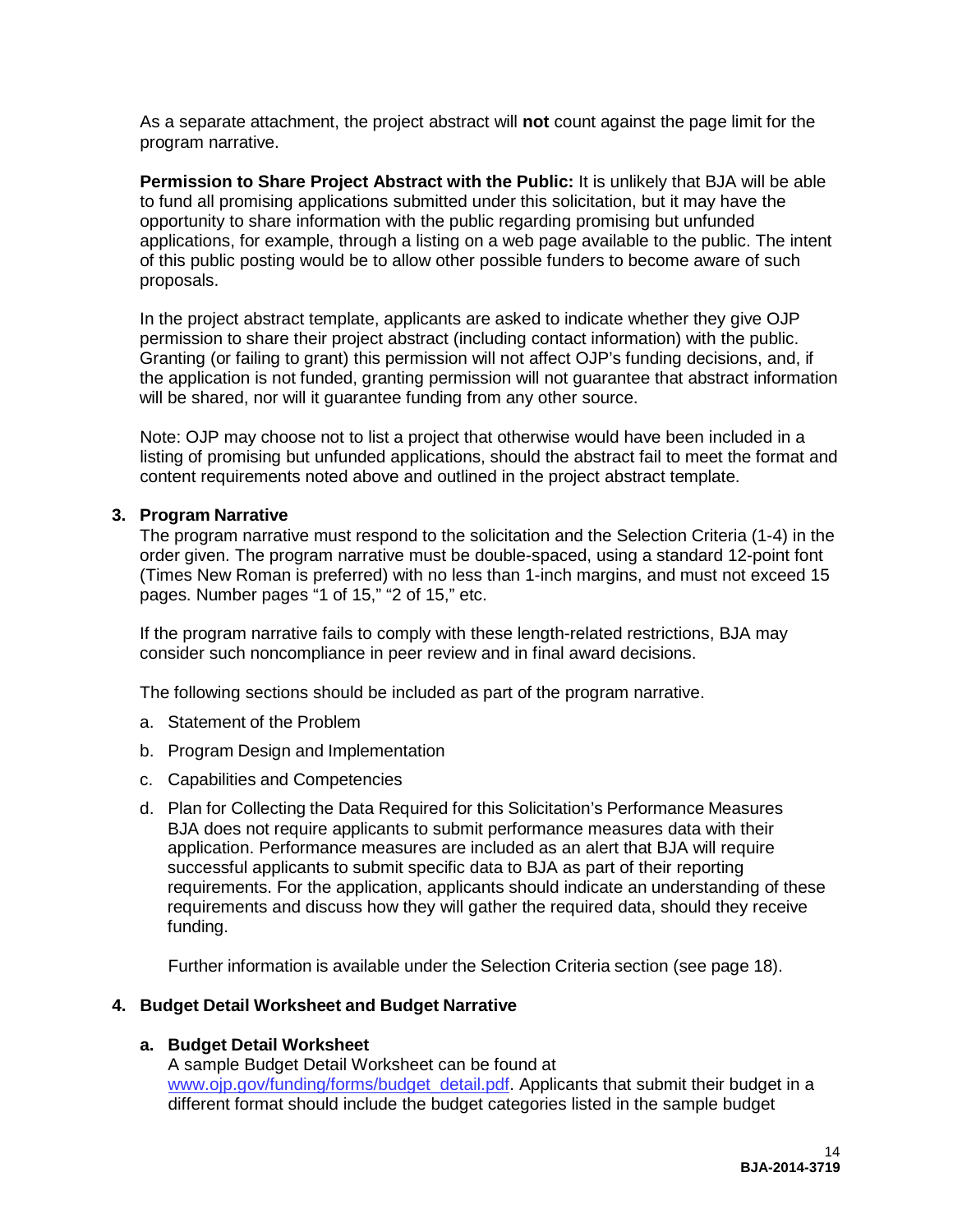worksheet. Applicants should utilize the following approved budget categories to label the requested expenditures:

- Personnel
- Fringe Benefits
- Travel, Equipment
- Supplies
- Consultants/Contracts
- Other Costs
- Indirect Costs

Applicants must show all computations. The budget summary page must reflect the amounts in the budget categories as included in the budget detail worksheet. These amounts should mirror the amounts in the budget narrative.

Applicants must budget funding to travel to DOJ-sponsored grant meetings. Applicants should estimate the costs of travel and accommodations for three staff to attend two meetings in Washington, DC.

For questions pertaining to budget and examples of allowable and unallowable costs, see the **OJP** Financial Guide.

#### **b. Budget Narrative**

The Budget Narrative should thoroughly and clearly describe every category of expense listed in the Budget Detail Worksheet. OJP expects proposed budgets to be complete, cost effective, and allowable (e.g., reasonable, allocable, and necessary for project activities).

Applicants should demonstrate in their budget narratives how they will maximize cost effectiveness of grant expenditures. Budget narratives should generally describe cost effectiveness in relation to potential alternatives and the goals of the project. For example, a budget narrative should detail why planned in-person meetings are necessary, or how technology and collaboration with outside organizations could be used to reduce costs, without compromising quality.

The narrative should be mathematically sound and correspond with the information and figures provided in the Budget Detail Worksheet. The narrative should explain how the applicant estimated and calculated all costs, and how they are relevant to the completion of the proposed project. The narrative may include tables for clarification purposes but need not be in a spreadsheet format. As with the Budget Detail Worksheet, the Budget Narrative should be broken down by year.

In addition, the budget materials must include information on the 50 percent in-kind match requirement.

**c. Non-Competitive Procurement Contracts In Excess of Simplified Acquisition Threshold**

If an applicant proposes to make one or more non-competitive procurements of products or services, where the non-competitive procurement will exceed the simplified acquisition threshold (also known as the small purchase threshold), which is currently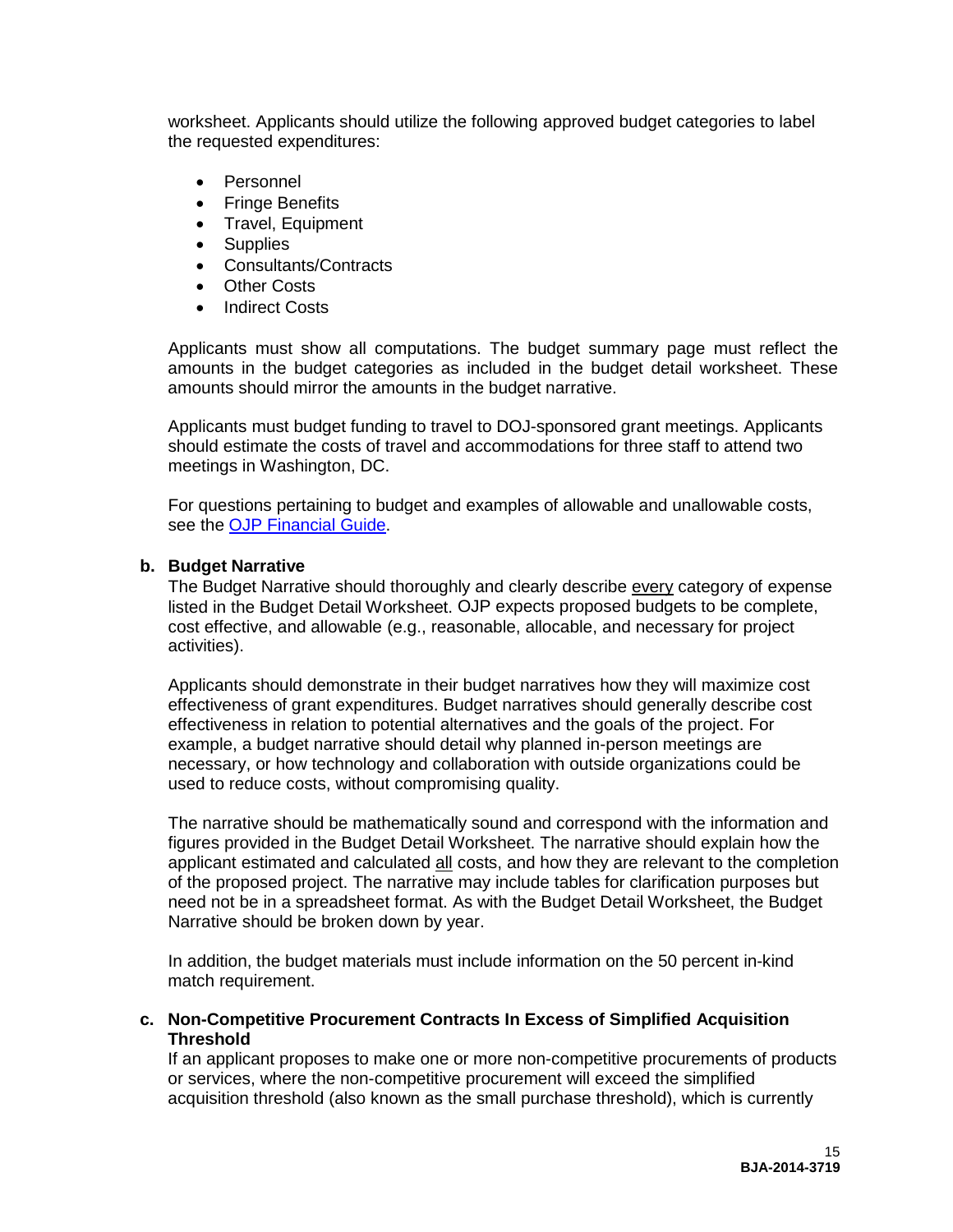set at \$150,000, the application should address the considerations outlined in the OJP [Financial Guide.](http://www.ojp.usdoj.gov/financialguide/index.htm)

#### **5. Indirect Cost Rate Agreement** (if applicable)

Indirect costs are allowed only if the applicant has a federally approved indirect cost rate. (This requirement does not apply to units of local government.) Attach a copy of the federally approved indirect cost rate agreement to the application. Applicants that do not have an approved rate may request one through their cognizant federal agency, which will review all documentation and approve a rate for the applicant organization, or, if the applicant's accounting system permits, costs may be allocated in the direct cost categories. For assistance with identifying your cognizant agency, please contact the Customer Service Center at 1-800-458-0786 or at [ask.ocfo@usdoj.gov.](mailto:ask.ocfo@usdoj.gov) If DOJ is the cognizant federal agency, applicants may obtain information needed to submit an indirect cost rate proposal at [www.ojp.usdoj.gov/funding/pdfs/indirect\\_costs.pdf.](http://www.ojp.usdoj.gov/funding/pdfs/indirect_costs.pdf)

#### **6. Tribal Authorizing Resolution (if applicable)**

Tribes, tribal organizations, or third parties proposing to provide direct services or assistance to residents on tribal lands should include in their applications a resolution, a letter, affidavit, or other documentation, as appropriate, that certifies that the applicant has the legal authority from the tribe(s) to implement the proposed project on tribal lands. In those instances when an organization or consortium of tribes applies for a grant on behalf of a tribe or multiple specific tribes, then the application should include appropriate legal documentation, as described above, from all tribes that would receive services/assistance under the grant. A consortium of tribes for which existing consortium bylaws allow action without support from all tribes in the consortium (i.e., without an authorizing resolution or comparable legal documentation from each tribal governing body) may submit, instead, a copy of its consortium bylaws with the application.

#### **7. Additional Attachments: Project Timeline, Position Descriptions, Letters of Support/ Memoranda of Agreement, and Applicant Disclosure of Pending Applications**

- **a.** Ensure that the following documents are completed and attached:
- *Project Timeline* with each project goal, related objective, activity, expected completion date, responsible person, or organization.
- *Position Descriptions* for key positions.
- *Letters of Support* from all key partners, detailing the commitment to work with the applicant to promote the mission of the project.

#### **b. Applicant disclosure of pending applications**

Applicants are to disclose whether they have pending applications for federally funded assistance that include requests for funding to support the same project being proposed under this solicitation and will cover the identical cost items outlined in the budget narrative and worksheet in the application under this solicitation. The disclosure should include both direct applications for federal funding (e.g., applications to federal agencies) and indirect applications for such funding (e.g., applications to state agencies that will be subawarding federal funds).

OJP seeks this information to help avoid any inappropriate duplication of funding. Leveraging multiple funding sources in a complementary manner to implement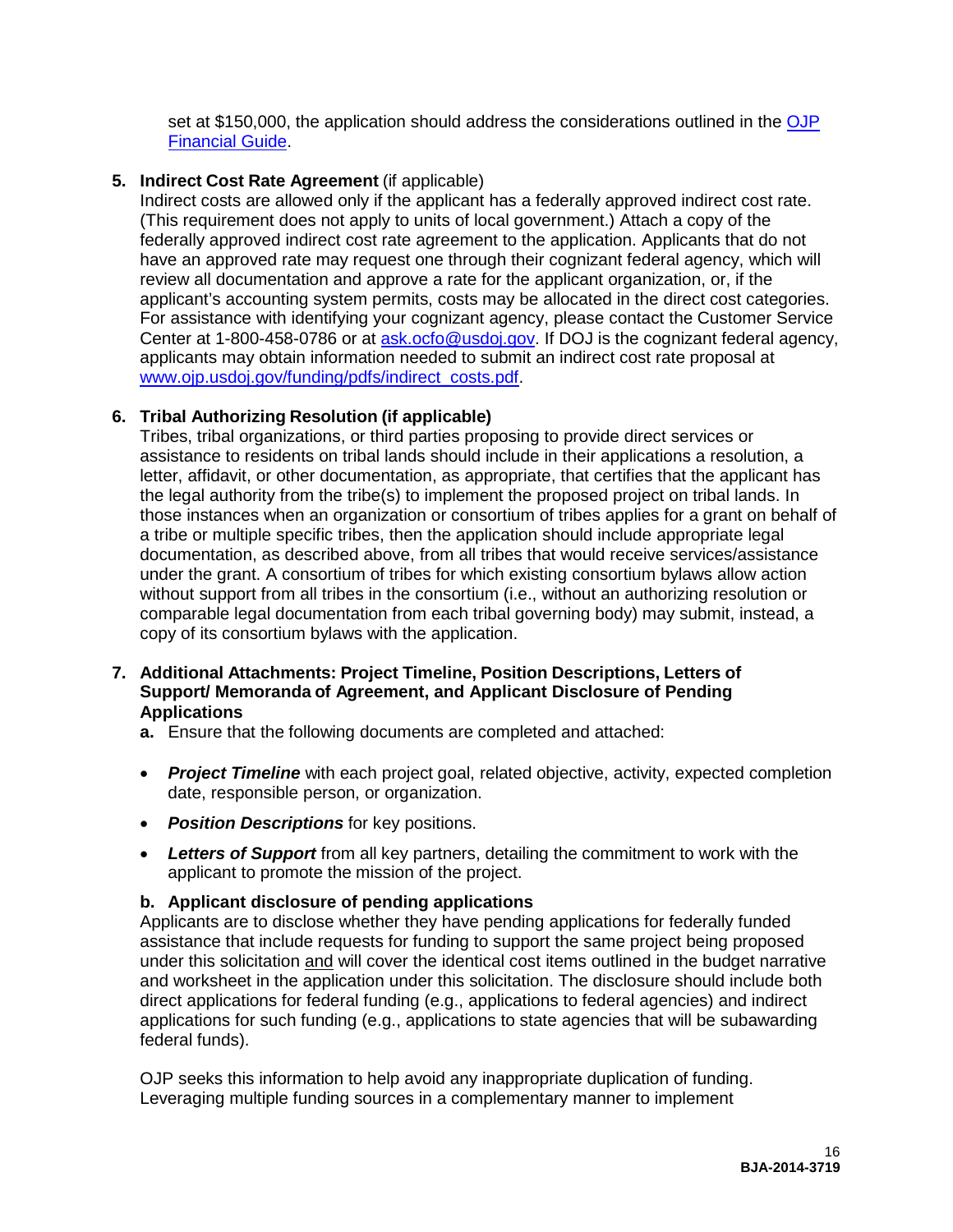comprehensive programs or projects is encouraged and is not seen as inappropriate duplication.

Applicants that have pending applications as described above are to provide the following information about pending applications submitted within the last 12 months:

- The federal or state funding agency
- The solicitation name/project name
- The point of contact information at the applicable funding agency

| <b>Federal or State</b><br><b>Funding</b><br>Agency                         | <b>Solicitation</b><br><b>Name/Project Name</b>                                               | Name/Phone/E-mail for Point of Contact at Funding<br>Agency |
|-----------------------------------------------------------------------------|-----------------------------------------------------------------------------------------------|-------------------------------------------------------------|
| DOJ/COPS                                                                    | <b>COPS Hiring Program</b>                                                                    | Jane Doe, 202/000-0000; jane.doe@usdoj.gov                  |
| HHS/Substance<br>Abuse & Mental<br><b>Health Services</b><br>Administration | Drug Free Communities<br>Mentoring Program/<br>North County Youth<br><b>Mentoring Program</b> | John Doe, 202/000-0000; john.doe@hhs.gov                    |

Applicants should include the table as separate attachment, with the file name "Disclosure of Pending Applications," to their application. Applicants that do not have pending applications as described above are to include a statement to this effect in the separate attachment page (e.g. "[Applicant Name] does not have pending applications within the last 12 months for federally funded assistance that include requests for funding or support the same project being proposed under this solicitation and will cover the identical cost items outlined in the budget narrative and worksheet in the application under this solicitation.").

#### **c. Research and Evaluation Independence and Integrity (if applicable)**

If a proposal involves research and/or evaluation, regardless of the proposal's other merits, in order to receive funds, the applicant must demonstrate research/evaluation independence, including appropriate safeguards to ensure research/evaluation objectivity and integrity.

For purposes of this solicitation, research and evaluation independence and integrity pertains to ensuring that the design, conduct, or reporting of research and evaluation funded by BJA grants, cooperative agreements, or contracts will not be biased by any personal or financial conflict of interest on the part of the investigators responsible for the research and evaluation or on the part of the applicant organization. Conflicts can be either actual or apparent. Examples of potential investigator (or other personal) conflict situations may include those in which an investigator would be in a position to evaluate a spouse's work product (actual conflict), or an investigator would be in a position to evaluate the work of a former colleague (potential apparent conflict). With regard to potential organizational conflicts of interest, as one example, generally an organization could not be given a grant to evaluate a project if that organization had itself provided substantial prior technical assistance to that project, as the organization in such an instance would appear to be evaluating the effectiveness of its own prior work. The key is whether a reasonable person understanding all of the facts would be able to have confidence that the results of any research or evaluation project are objective and reliable. Any outside personal or financial interest that casts doubt on that objectivity and reliability is a problem.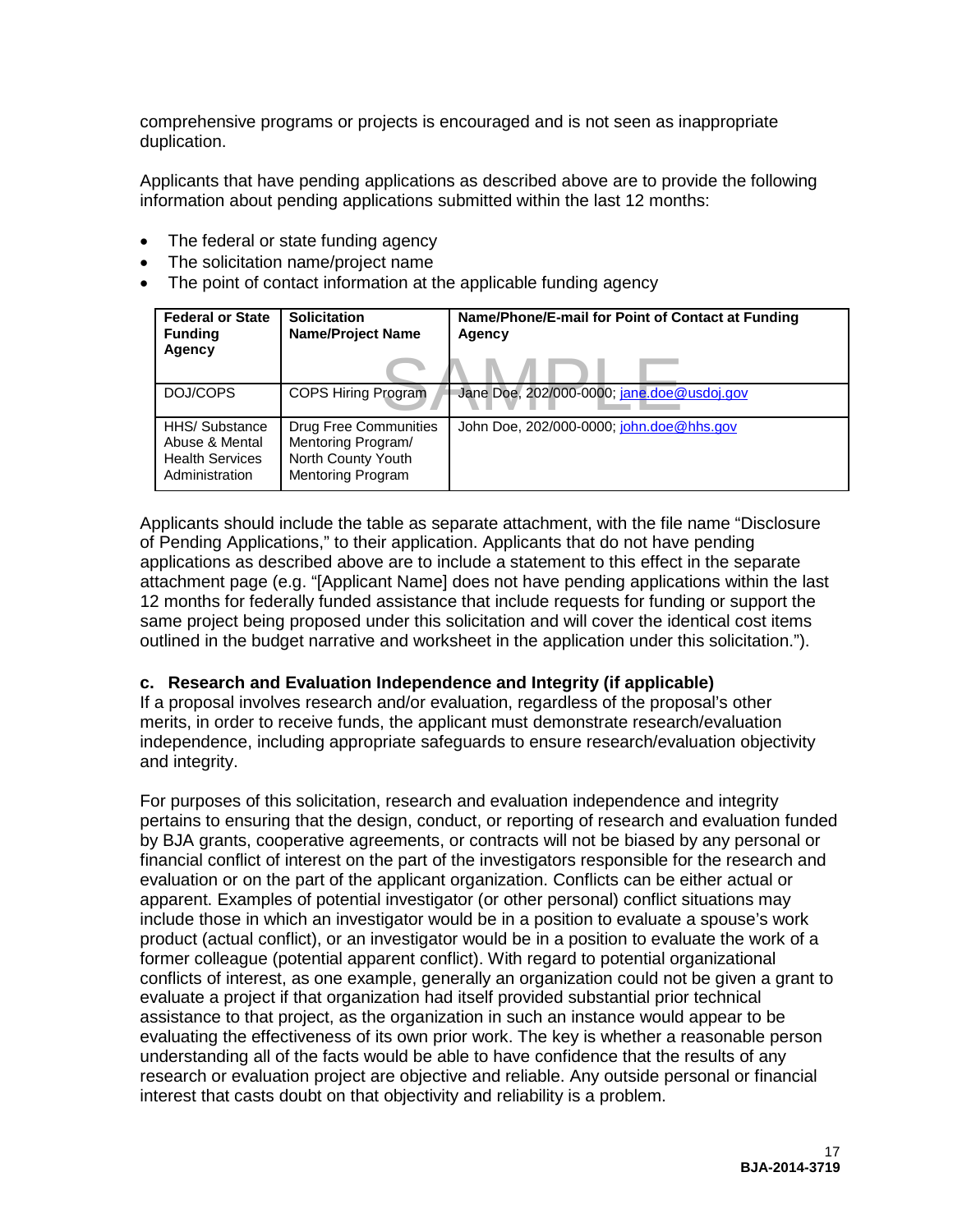In the attachment dealing with research and evaluation independence and integrity, the applicant should explain the process and procedures that the applicant has put in place to identify and eliminate (or, at the very least, mitigate) potential personal or financial conflicts of interest on the part of its staff, consultants, and/or subrecipients. It should also identify any potential organizational conflicts of interest on the part of the applicant with regard to the proposed research/evaluation. If the applicant reasonably believes that no potential personal or organizational conflicts of interest exist, then the applicant should provide a brief narrative explanation of how and why it reached that conclusion. Documentation that may be helpful in this regard could include organizational codes of ethics/conduct or policies regarding organizational, personal, and financial conflicts of interest.

For situations in which potential personal or organizational conflicts of interest exist, in the attachment, the applicant should identify the safeguards the applicant has or will put in place to eliminate, mitigate, or otherwise address those conflicts of interest.

Considerations in assessing research and evaluation independence and integrity will include, but may not be limited to, the adequacy of the applicant's efforts to identify factors that could affect the objectivity or integrity of the proposed staff and/or the organization in carrying out the research, development, or evaluation activity; and the adequacy of the applicant's existing or proposed remedies to control any such factors.

#### **8. Accounting System and Financial Capability Questionnaire**

Any applicant (other than an individual) that is a non-governmental entity and that has not received any award from OJP within the past 3 years must download, complete, and submit this [form.](http://www.ojp.usdoj.gov/funding/forms/financial_capability.pdf)

# **Selection Criteria**

The following five selection criteria will be used to evaluate each application, with the different weight given to each based on the percentage value listed below after each individual criteria. For example, for the first criteria, "Statement of the Problem," this section is worth 20 percent of the entire application in the review process.

### **1. Statement of the Problem (20 percent out of 100)**

- Identify and describe the challenges faced with addressing sexual victimization within the facility(ies).
- Provide data to show the nature and scope of the problem of high incidence or rates of sexual abuse in confinement environments, and explain previous or current efforts to address the problem.
- Clearly state if and how the applicant will address the Priority Considerations listed on page 9.

### **2. Program Design and Implementation (40 percent out of 100)**

- Outline the specific goals and objectives of the project and how they will address the problem.
- Describe the strategies that substantiate the project as a comprehensive demonstration project.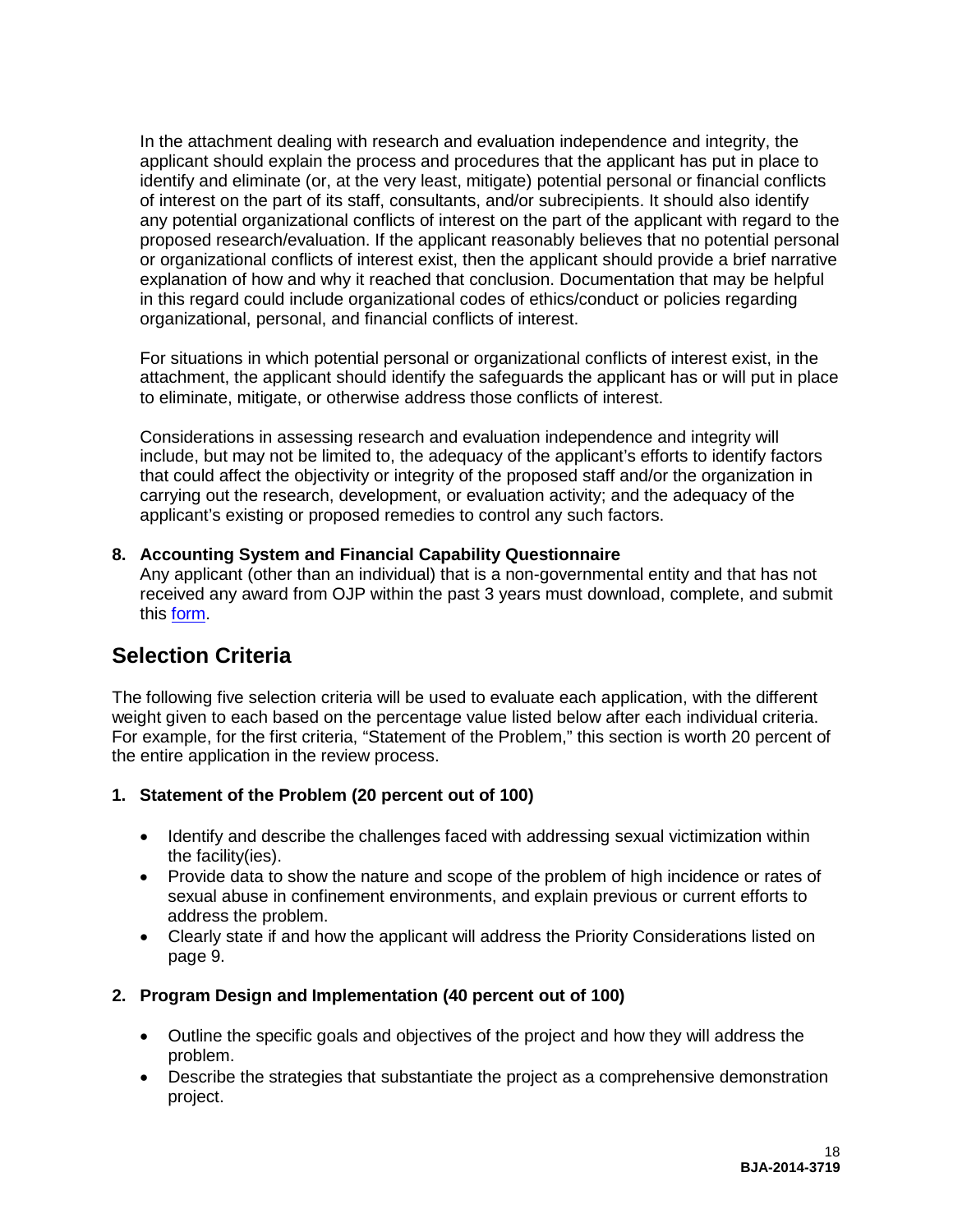- Clearly describe how the project will address the Allowable Uses of Funds and Priority Considerations outlined on pages 7-9.
- Describe how this program design will result in a reduction in sexual victimization and enhancement of PREA activities.

#### **3. Capabilities and Competencies (20 percent out of 100)**

- Describe the experience and capability of the applicant organization and any partner organization or contractors that also includes the resume materials for these individuals.
- Identify the agency that will serve as the grantee and fiscal agency responsible for the grant's administration, and the staff team supporting the project including the name, title, and affiliation of each member.
- Provide documentation of any collaboration that has or is previously occurring on the initiative.
- Describe any potential barriers to implementing the project and strategies to overcome them.
- **4. Plan for Collecting the Data Required for this Solicitation's Performance Measures (10 percent out of 100)**
	- Identify who will collect performance data, which will be responsible for performance measures, and how the information will be used to guide the program.

#### **5. Budget (10 percent out of 100)**

- Provide a proposed budget for the entire project period that is complete, cost effective, and allowable (e.g., reasonable, allocable, and necessary for project activities) Budget narratives should generally demonstrate how applicants will maximize cost effectiveness of grant expenditures. Budget narratives should demonstrate cost effectiveness in relation to potential alternatives and the goals of the project.<sup>[4](#page-18-0)</sup>
- Refer to the budget information listed on page 14 for more detailed information.

## **Review Process**

OJP is committed to ensuring a fair and open process for awarding grants. BJA reviews the application to make sure that the information presented is reasonable, understandable, measurable, and achievable, as well as consistent with the solicitation.

Peer reviewers will review the applications submitted under this solicitation that meet basic minimum requirements. BJA may use either internal peer reviewers, external peer reviewers, or a combination to review the applications under this solicitation. An external peer reviewer is an expert in the field of the subject matter of a given solicitation who is NOT a current DOJ employee. An internal reviewer is a current DOJ employee who is well-versed or has expertise in the subject matter of this solicitation. A peer review panel will evaluate, score, and rate applications that meet basic minimum requirements. Peer reviewers' ratings and any resulting

<span id="page-18-0"></span> $\frac{4}{4}$  Generally speaking, a reasonable cost is a cost that, in its nature or amount, does not exceed that which would be incurred by a prudent person under the circumstances prevailing at the time the decision was made to incur the costs.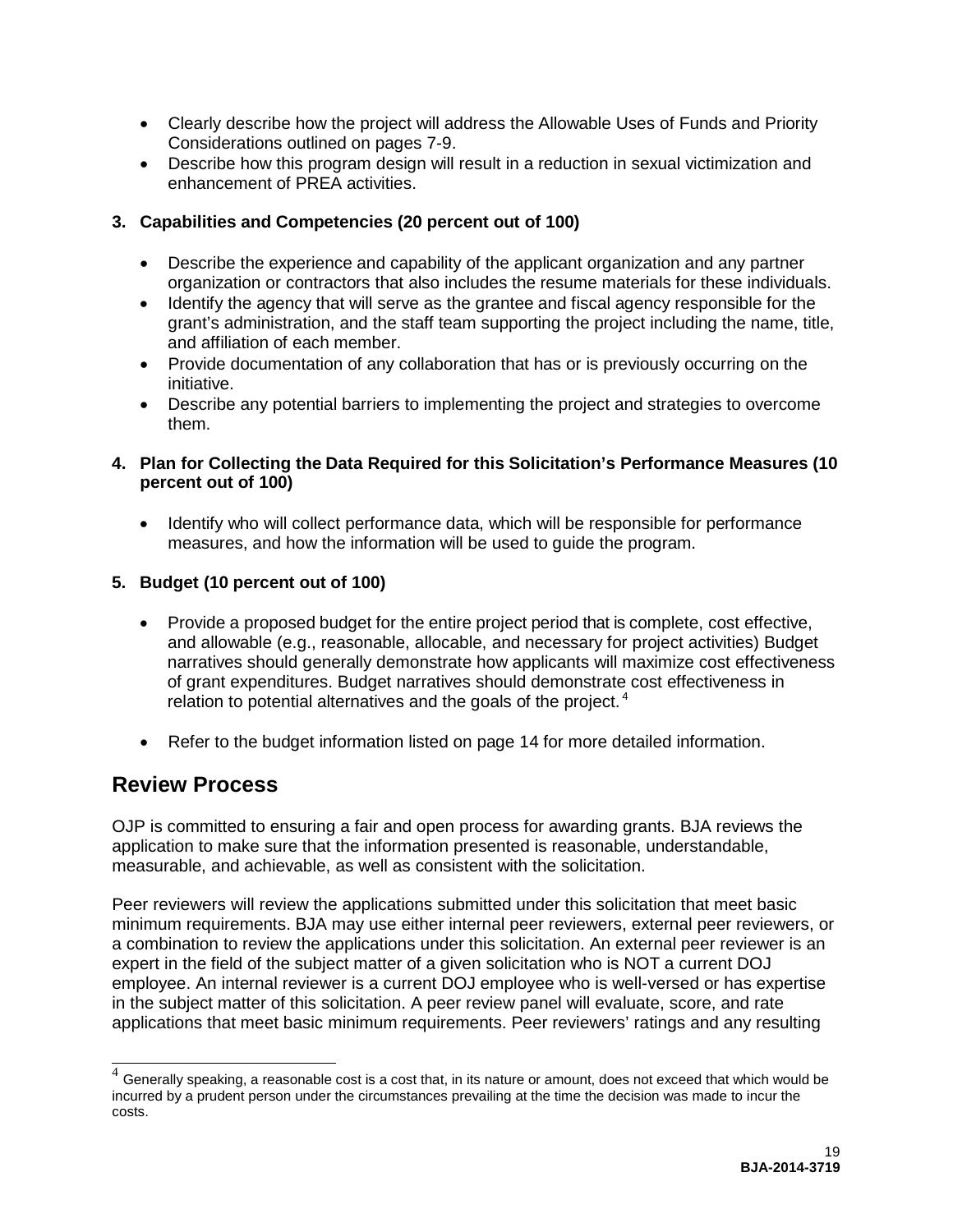recommendations are advisory only. In addition to peer review ratings, considerations for award recommendations and decisions may include, but are not limited to, underserved populations, geographic diversity, strategic priorities, past performance, and available funding.

The Office of the Chief Financial Officer (OCFO), in consultation with BJA, reviews applications for potential discretionary awards to evaluate the fiscal integrity and financial capability of applicants; examines proposed costs to determine if the Budget Detail Worksheet and Budget Narrative accurately explain project costs; and determines whether costs are reasonable, necessary, and allowable under applicable federal cost principles and agency regulations.

Absent explicit statutory authorization or written delegation of authority to the contrary, all final award decisions will be made by the Assistant Attorney General, who may consider factors including, but not limited to, underserved populations, geographic diversity, strategic priorities, past performance, and available funding when making awards.

# **Additional Requirements**

Applicants selected for awards must agree to comply with additional legal requirements upon acceptance of an award. OJP encourages applicants to review the information pertaining to these additional requirements prior to submitting an application. Additional information for each requirement can be found at [www.ojp.usdoj.gov/funding/other\\_requirements.htm.](http://www.ojp.usdoj.gov/funding/other_requirements.htm)

- [Civil Rights Compliance](http://www.ojp.usdoj.gov/about/ocr/statutes.htm)
- Civil Rights Compliance Specific to State Administering Agencies
- Faith-Based and Other Community Organizations
- Confidentiality
- Research and the Protection of Human Subjects
- Anti-Lobbying Act
- Financial and Government Audit Requirements
- Reporting of Potential Fraud, Waste, and Abuse, and Similar Misconduct
- National Environmental Policy Act (NEPA)
- DOJ Information Technology Standards (if applicable)
- Single Point of Contact Review
- Non-Supplanting of State or Local Funds
- Criminal Penalty for False Statements
- Compliance with [Office of Justice Programs Financial Guide](http://www.ojp.usdoj.gov/financialguide/index.htm)
- Suspension or Termination of Funding
- Non-profit Organizations
- For-profit Organizations
- Government Performance and Results Act (GPRA)
- Rights in Intellectual Property
- Federal Funding Accountability and Transparency Act of 2006 (FFATA)
- Awards in Excess of \$5,000,000 Federal Taxes Certification Requirement
- Active SAM Registration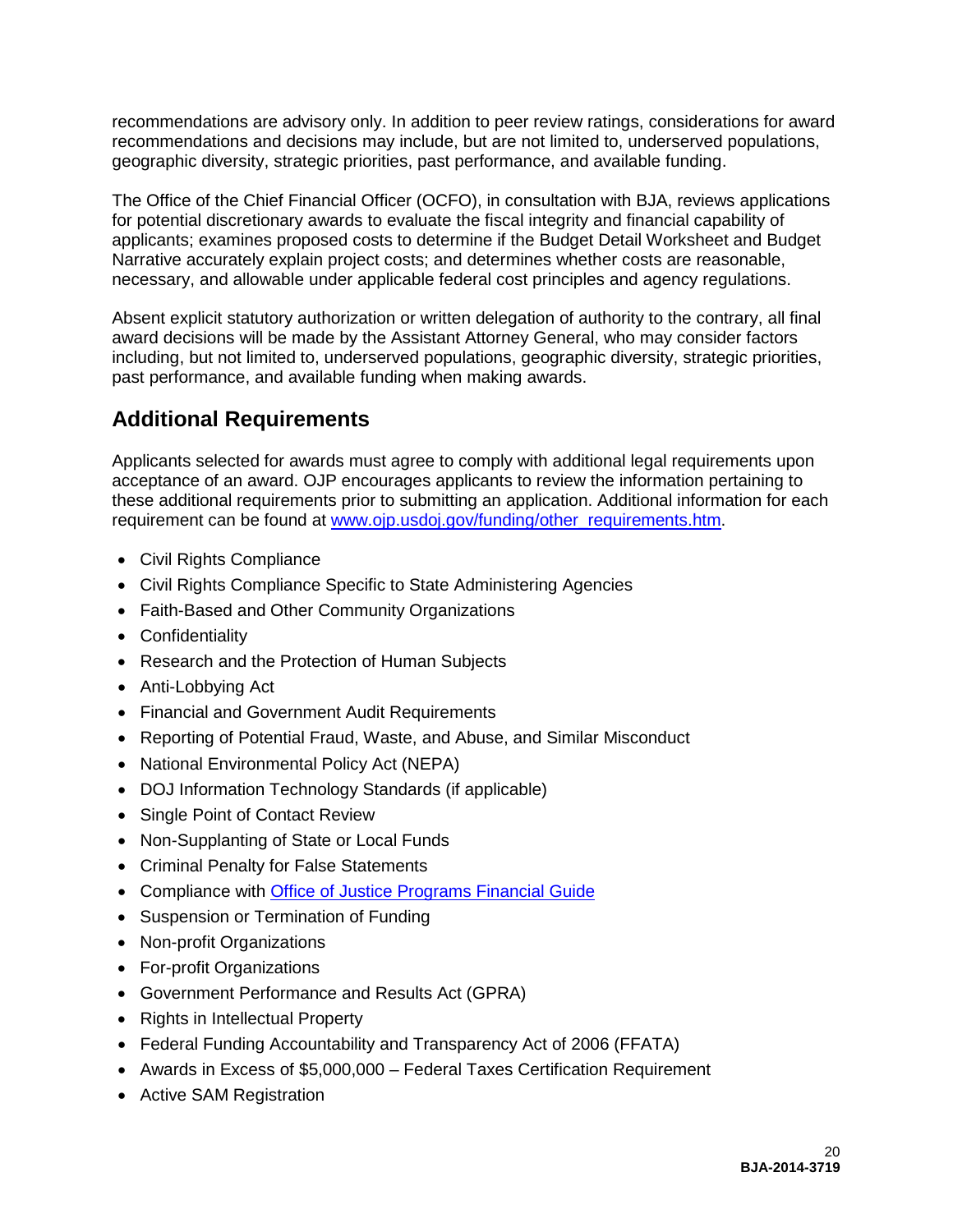- Policy and Guidance for Approval, Planning, and Reporting of Conferences (including Meetings and Trainings)
- OJP Training Guiding Principles for Grantees and Subgrantees

# **How To Apply**

Applicants must register in, and submit applications through Grants.gov, a "one-stop storefront" to find federal funding opportunities and apply for funding. Find complete instructions on how to register and submit an application at [www.Grants.gov.](http://www.grants.gov/) Applicants that experience technical difficulties during this process should call the Grants.gov Customer Support Hotline at **800**-**518**- **4726** or **606–545–5035**, 24 hours a day, 7 days a week, except federal holidays. Registering with Grants.gov is a one-time process; however, **processing delays may occur, and it can take several weeks** for first-time registrants to receive confirmation and a user password. OJP encourages applicants to **register several weeks before** the application submission deadline. In addition, OJP urges applicants to submit applications 72 hours prior to the application due date to allow time to receive validation messages or rejection notifications from Grants.gov, and to correct in a timely fashion any problems that may have caused a rejection notification.

BJA strongly encourages all prospective applicants to sign up for Grants.gov email notifications regarding this solicitation. If this solicitation is cancelled or modified, individuals who sign up with Grants.gov for updates will be notified.

**Note on File Names and File Types: Grants.gov only permits the use of certain specific characters in names of attachment files. Valid file names may include only the following characters: A-Z, a-z, 0-9, underscore (\_), hyphen (-), space, and period. Grants.gov is designed to reject any application that includes an attachment(s) with a file name that contain any other characters. Grants.gov is designed to forward successfully submitted applications to OJP's Grants Management System (GMS).**

**GMS does not accept executable file types as application attachments**. These disallowed file types include, but are not limited to, the following extensions: ".com," ".bat," ".exe," ".vbs," ".cfg," ".dat," ".db," ".dbf," ".dll," ".ini," ".log," ".ora," ".sys," and ".zip." GMS may reject applications with files that use these extensions. It is important to allow time to change the type of file(s) if the application is rejected.

All applicants are required to complete the following steps:

- **1. Acquire a Data Universal Numbering System (DUNS) number.** In general, the Office of Management and Budget requires that all applicants (other than individuals) for federal funds include a DUNS number in their applications for a new award or a supplement to an existing award. A DUNS number is a unique nine-digit sequence recognized as the universal standard for identifying and differentiating entities receiving federal funds. The identifier is used for tracking purposes and to validate address and point of contact information for federal assistance applicants, recipients, and subrecipients. The DUNS number will be used throughout the grant life cycle. Obtaining a DUNS number is a free, one-time activity. Call Dun and Bradstreet at 866–705–5711 to obtain a DUNS number or apply online at [www.dnb.com.](http://www.dnb.com/) A DUNS number is usually received within 1-2 business days.
- **2. Acquire registration with the System for Award Management (SAM).** SAM is the repository for standard information about federal financial assistance applicants, recipients,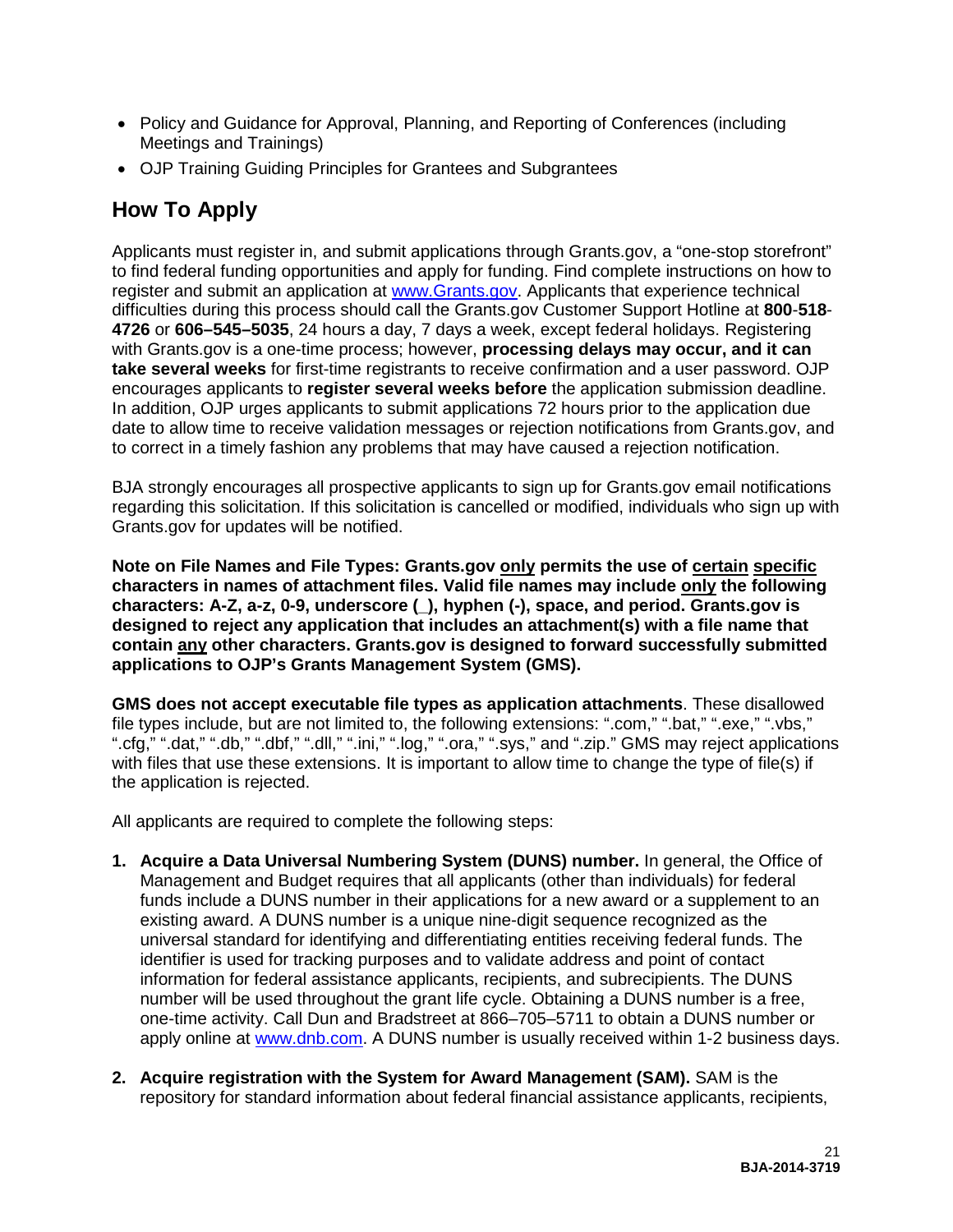and subrecipients. OJP requires all applicants (other than individuals) for federal financial assistance to maintain current registrations in the SAM database. Applicants must be registered in SAM to successfully register in Grants.gov. Applicants must **update or renew their SAM registration annually** to maintain an active status.

Applications cannot be successfully submitted in Grants.gov until Grants.gov receives the SAM registration information. The information transfer from SAM to Grants.gov can take up to 48 hours. OJP recommends that the applicant register or renew registration with SAM as early as possible.

Information about SAM registration procedures can be accessed at [www.sam.gov.](https://www.sam.gov/portal/public/SAM/?portal:componentId=1f834b82-3fed-4eb3-a1f8-ea1f226a7955&portal:type=action&interactionstate=JBPNS_rO0ABXc0ABBfanNmQnJpZGdlVmlld0lkAAAAAQATL2pzZi9uYXZpZ2F0aW9uLmpzcAAHX19FT0ZfXw**)

- **3. Acquire an Authorized Organization Representative (AOR) and a Grants.gov username and password**. Complete the AOR profile on Grants.gov and create a username and password. The applicant organization's DUNS number must be used to complete this step. For more information about the registration process, go to [www.grants.gov/applicants/get\\_registered.jsp.](http://www.grants.gov/applicants/get_registered.jsp)
- **4. Acquire confirmation for the AOR from the E-Business Point of Contact (E-Biz POC).**  The E-Biz POC at the applicant organization must log into Grants.gov to confirm the applicant organization's AOR. Note that an organization can have more than one AOR.
- **5. Search for the funding opportunity on Grants.gov.** Use the following identifying information when searching for the funding opportunity on Grants.gov. The Catalog of Federal Domestic Assistance (CFDA) number for this solicitation is 16.735, titled "Protecting Inmates and Safeguarding Communities Discretionary Grant Program: Prison Rape Elimination," and the funding opportunity number is BJA-2014-3719.
- **6. Select the correct Competition ID.** Some OJP solicitations posted to Grants.gov contain multiple purpose areas, denoted by the individual Competition ID. If applying to a solicitation with multiple Competition IDs, select the appropriate Competition ID for the intended purpose area of the application.
- **7. Complete the Disclosure of Lobbying Activities.** All applicants must complete this information. Applicants that expend any funds for lobbying activities must provide the detailed information requested on the form *Disclosure of Lobbying Activities* (SF-LLL). Applicants that do not expend any funds for lobbying activities should enter "N/A" in the required highlighted fields.
- **8. Submit a valid application consistent with this solicitation by following the directions in Grants.gov.** Within 24–48 hours after submitting the electronic application, the applicant should receive an e-mail validation message from Grants.gov. The message will state whether the application has been received and validated, or rejected due to errors, with an explanation. It is possible to first receive a message indicating that the application is received and then receive a rejection notice a few minutes or hours later. Submitting well ahead of the deadline provides time to correct the problem(s) that caused the rejection.

**Important:** OJP urges applicants to submit applications **at least 72 hours prior** to the application due date to allow time to receive validation messages or rejection notifications from Grants.gov, and to correct in a timely fashion any problems that may have caused a rejection notification.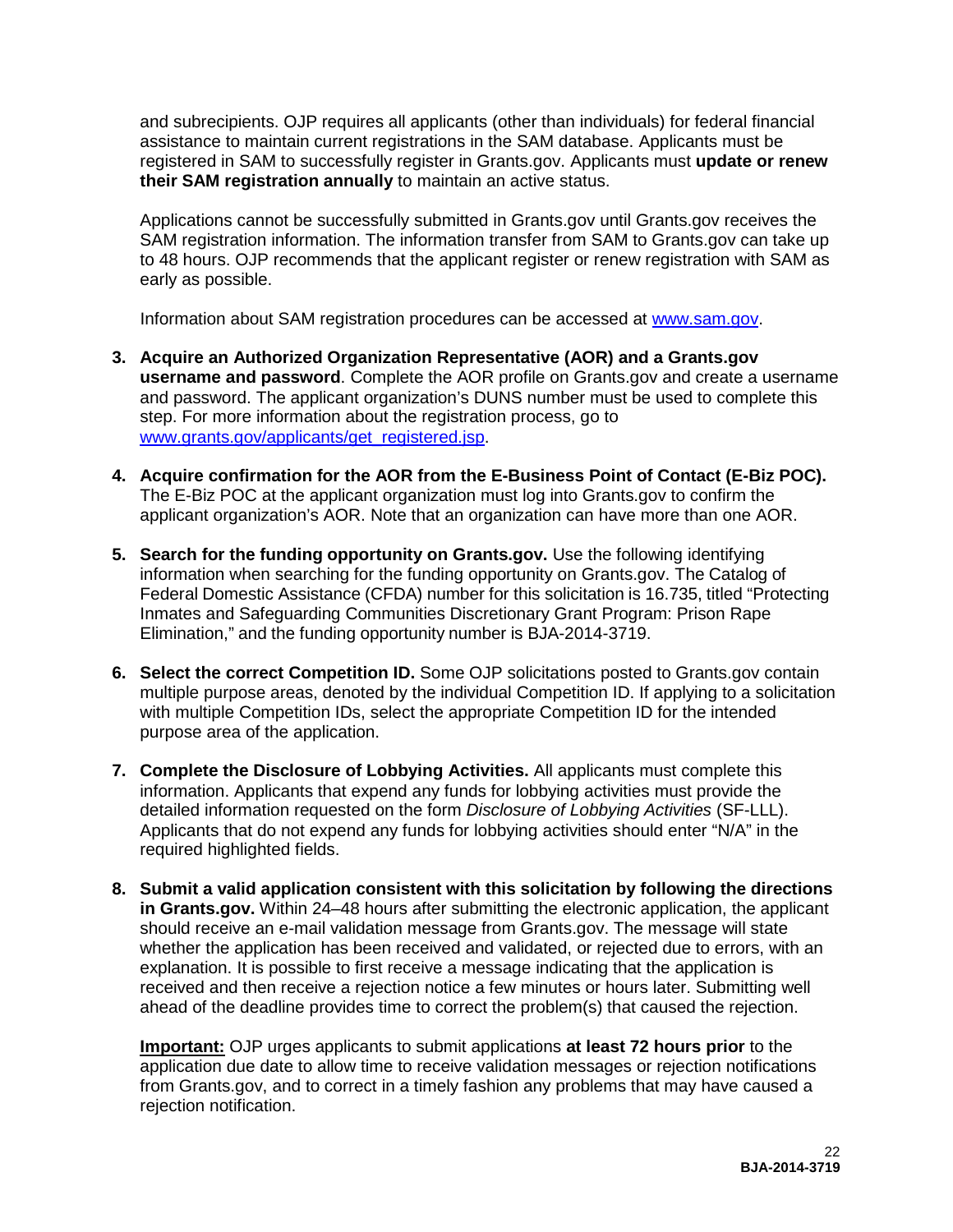Click [here](http://www.grants.gov/web/grants/applicants/organization-registration.html) for further details on DUNS, SAM, and Grants.gov registration steps and timeframes.

#### **Note: Duplicate Applications**

If an applicant submits multiple versions of an application, BJA will review only the most recent valid version submitted.

#### **Experiencing Unforeseen Grants.gov Technical Issues**

Applicants that experience unforeseen Grants.gov technical issues beyond their control that prevent them from submitting their application by the deadline must e-mail the BJA Justice Information Center contact identified in the Contact Information section on page *2* **within 24 hours after the application deadline** and request approval to submit their application. The email must describe the technical difficulties, and include a timeline of the applicant's submission efforts, the complete grant application, the applicant's DUNS number, and any Grants.gov Help Desk or SAM tracking number(s). **Note: BJA** *does not* **automatically approve requests***.* After the program office reviews the submission, and contacts the Grants.gov or SAM Help Desks to validate the reported technical issues, OJP will inform the applicant whether the request to submit a late application has been approved or denied. If OJP determines that the applicant failed to follow all required procedures, which resulted in an untimely application submission, OJP will deny the applicant's request to submit their application.

The following conditions are generally insufficient to justify late submissions:

- Failure to register in SAM or Grants.gov in sufficient time
- Failure to follow Grants.gov instructions on how to register and apply as posted on its web site
- Failure to follow each instruction in the OJP solicitation
- Technical issues with the applicant's computer or information technology environment, including firewalls.

Notifications regarding known technical problems with Grants.gov, if any, are posted at the top of the OJP funding web page at [www.ojp.usdoj.gov/funding/solicitations.htm.](http://www.ojp.gov/funding/solicitations.htm)

## **Provide Feedback to OJP**

To assist OJP in improving its application and award processes, we encourage applicants to provide feedback on this solicitation, the application submission process, and/or the application review/peer review process. Provide feedback to OJPSolicitationFeedback@usdoi.gov.

**IMPORTANT:** This e-mail is for feedback and suggestions only. Replies are **not** sent from this mailbox. If you have specific questions on any program or technical aspect of the solicitation, **you must** directly contact the appropriate number or e-mail listed on the front of this solicitation document. These contacts are provided to help ensure that you can directly reach an individual who can address your specific questions in a timely manner.

If you are interested in being a reviewer for other OJP grant applications, please e-mail your resume to [ojppeerreview@lmbps.com.](mailto:ojppeerreview@lmbps.com) The OJP Solicitation Feedback email account will not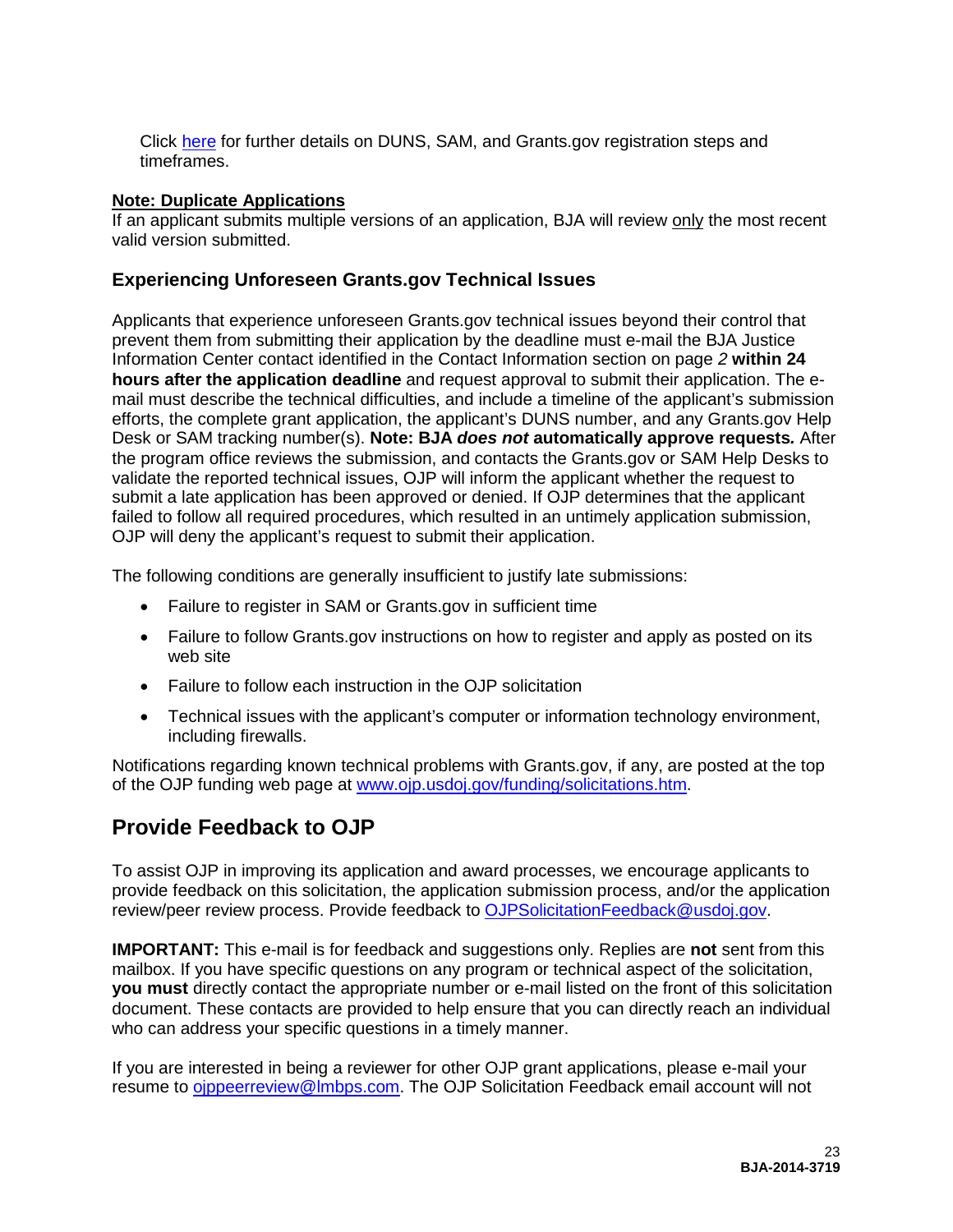forward your resume. **Note:** Neither you nor anyone else from your organization can be a peer reviewer in a competition in which you or your organization have submitted an application.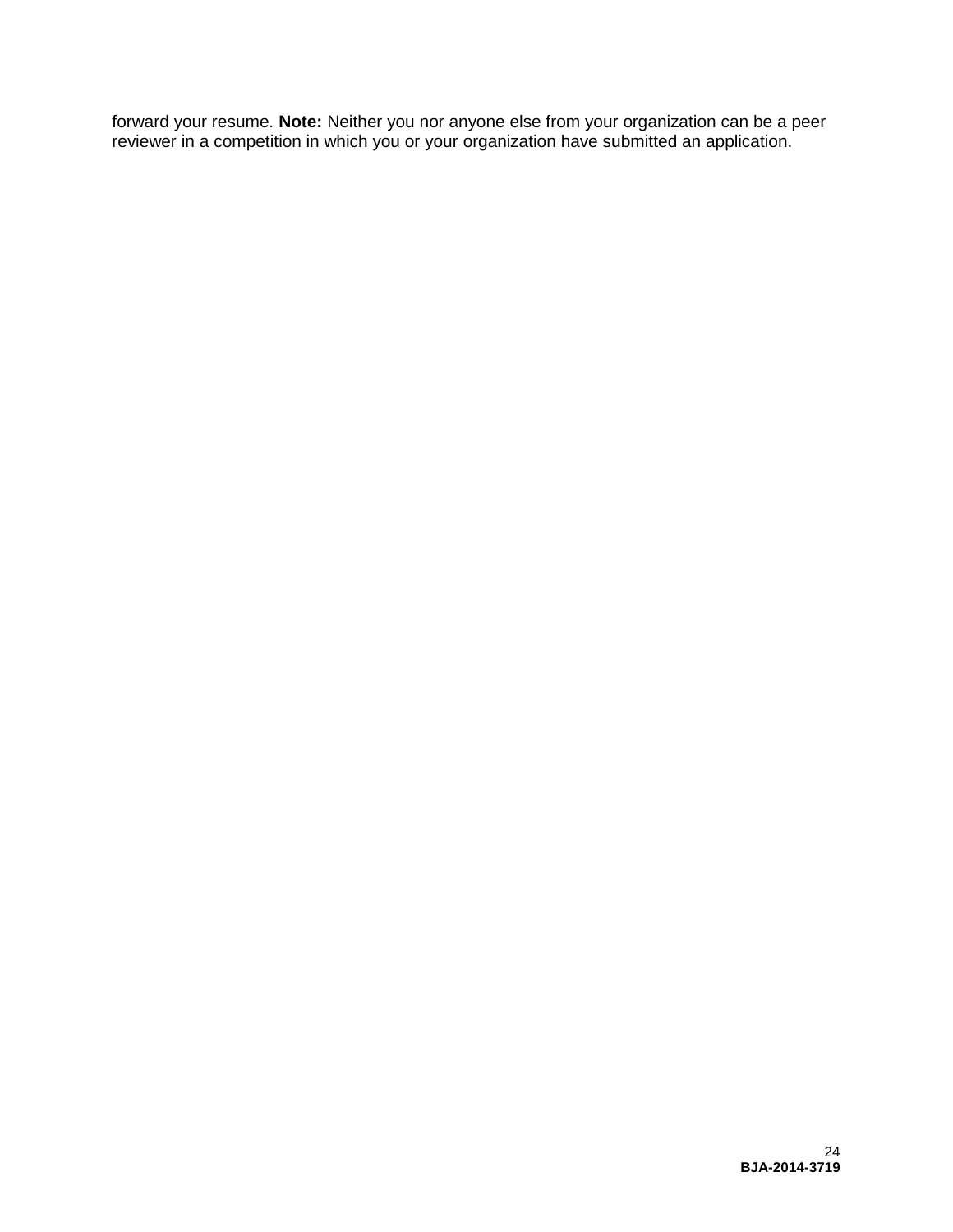# **Application Checklist**

### **FY 2014 PREA Program: Demonstration Projects to Establish "Zero Tolerance" Cultures for Sexual Assault in Correctional Facilities**

This checklist has been created to assist with developing an application.

#### **What an Applicant Should Do:**

| Prior to Registering in Grants.gov:                                 |
|---------------------------------------------------------------------|
| Acquire a DUNs Number (see page 21)                                 |
| Acquire or renew registration with SAM (see page 21)                |
| To Register with Grants.gov.                                        |
| Acquire AOR and Grants.gov username/password (see page 22)          |
| Acquire AOR confirmation from the E-Biz POC (see page 22)           |
| To Find Funding Opportunity:                                        |
| Search for the funding opportunity on Grants.gov (see page 22)      |
| Download Funding Opportunity and Application Package (see page 22)  |
| Sign up for Grants.gov email notifications (optional) (see page 21) |
| Read Important Notice: Applying for Grants in Grants.gov            |
|                                                                     |

#### **General Requirements**:

**\_\_\_\_\_** Review ["Other Requirements"](http://www.ojp.usdoj.gov/funding/other_requirements.htm) web page

#### **Scope Requirement:**

\_\_\_\_\_ The federal amount requested is within the allowable limit(s) of \$250,000.

#### **Eligibility Requirements:**

Applicant meets eligibility requirements (see title page)

#### **What an Application Should Include:**

- Application for Federal Assistance (SF-424) (see page 13)
- **Example 13** \*Project Abstract (see page 13)
- **Fig.** \*Program Narrative (see page 14)
- \*Budget Detail Worksheet and Budget Narrative (see page 14)
	- *\_\_\_\_\_* Employee Compensation Waiver request and justification (if applicable) (see page 10)
		- **Read OJP policy and guidance on "conference" approval, planning, and reporting** available at [www.ojp.gov/funding/confcost.htm](http://www.ojp.gov/funding/confcost.htm) (see page 10)
- Disclosure of Lobbying Activities (SF-LLL) (see page 22)
	- Indirect Cost Rate Agreement (if applicable) (see page 16)
	- Tribal Authorizing Resolution (if applicable) (see page 16)
	- Additional Attachments (see page 17)
		- Project Timeline
		- Position Descriptions
		- Letters of Support